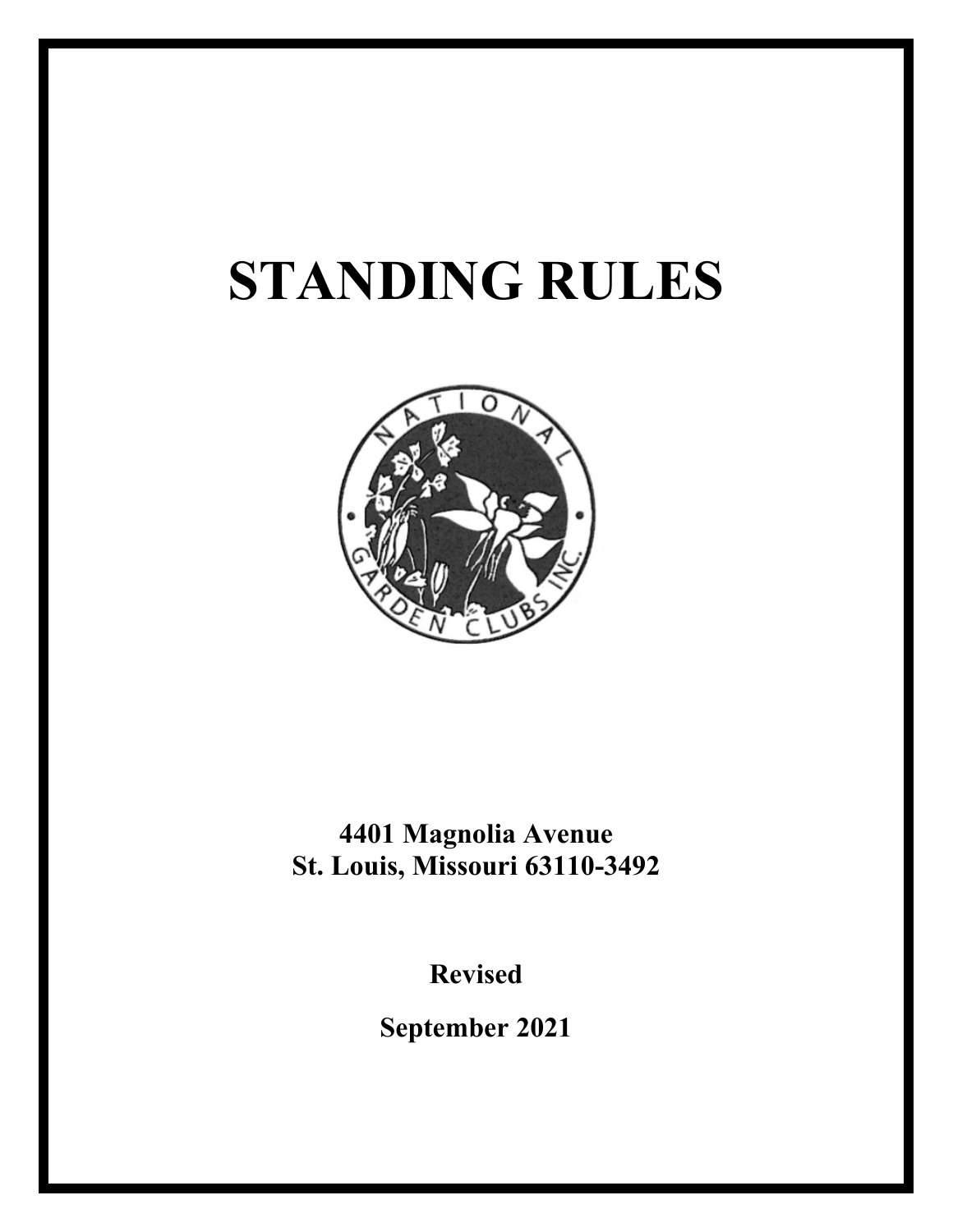# **TABLE OF CONTENTS**

## **CHECK RELATED CATEGORIES UNDER BYLAWS**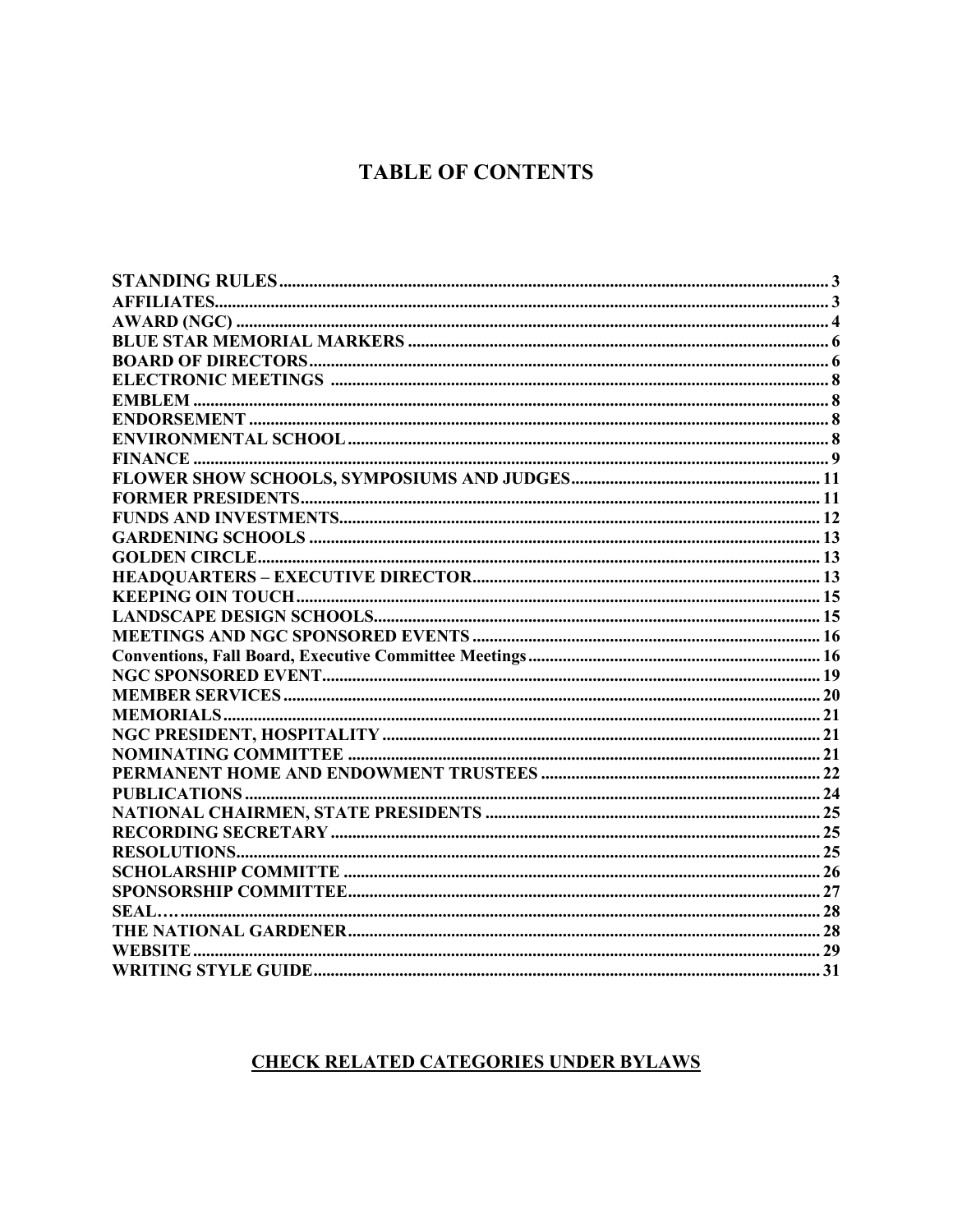## **STANDING RULES OF NGC**

These Standing Rules shall not be in conflict with the NGC Bylaws and may be amended at any regular or special meeting of the NGC Board of Directors by a two-thirds vote or a majority vote with previous notice.

# **AFFILIATES**

- 1. National Affiliate clubs or organizations of NGC shall pay dues of \$30.00, and International Affiliate clubs or organizations of NGC shall pay dues of \$35.00 that shall accompany the membership application. Thereafter dues of the like amount shall be paid annually to NGC Headquarters for the fiscal year June 1 to May 31. An individual group or organization may pay dues for an affiliate.
- 2. Certificates are available annually for National and International Affiliates.
	- a. National Affiliates: May be awarded for an outstanding horticultural exhibit at a show held in conjunction with an annual meeting of the organization. The Affiliate should apply by sending copy of the schedule to the NGC National Affiliates Chairman three months prior to the presentation of the award.
	- b. International Affiliates: A certificate may be awarded for the most outstanding exhibit in a Standard Flower or Home and Garden Show sponsored by an International Affiliate, or may be used in recognition of other gardening endeavors if such use has been approved by the Affiliate Board and NGC International Affiliates Chairman. Request should be sent as far in advance as possible to the International Affiliates Chairman or to the National Garden Clubs, Inc., 4401 Magnolia Avenue, St. Louis, Missouri 63110, U.S.A.
- 3. Certificates may be given to members of International Affiliates in recognition of attendance at NGC Flower Show Schools or symposiums.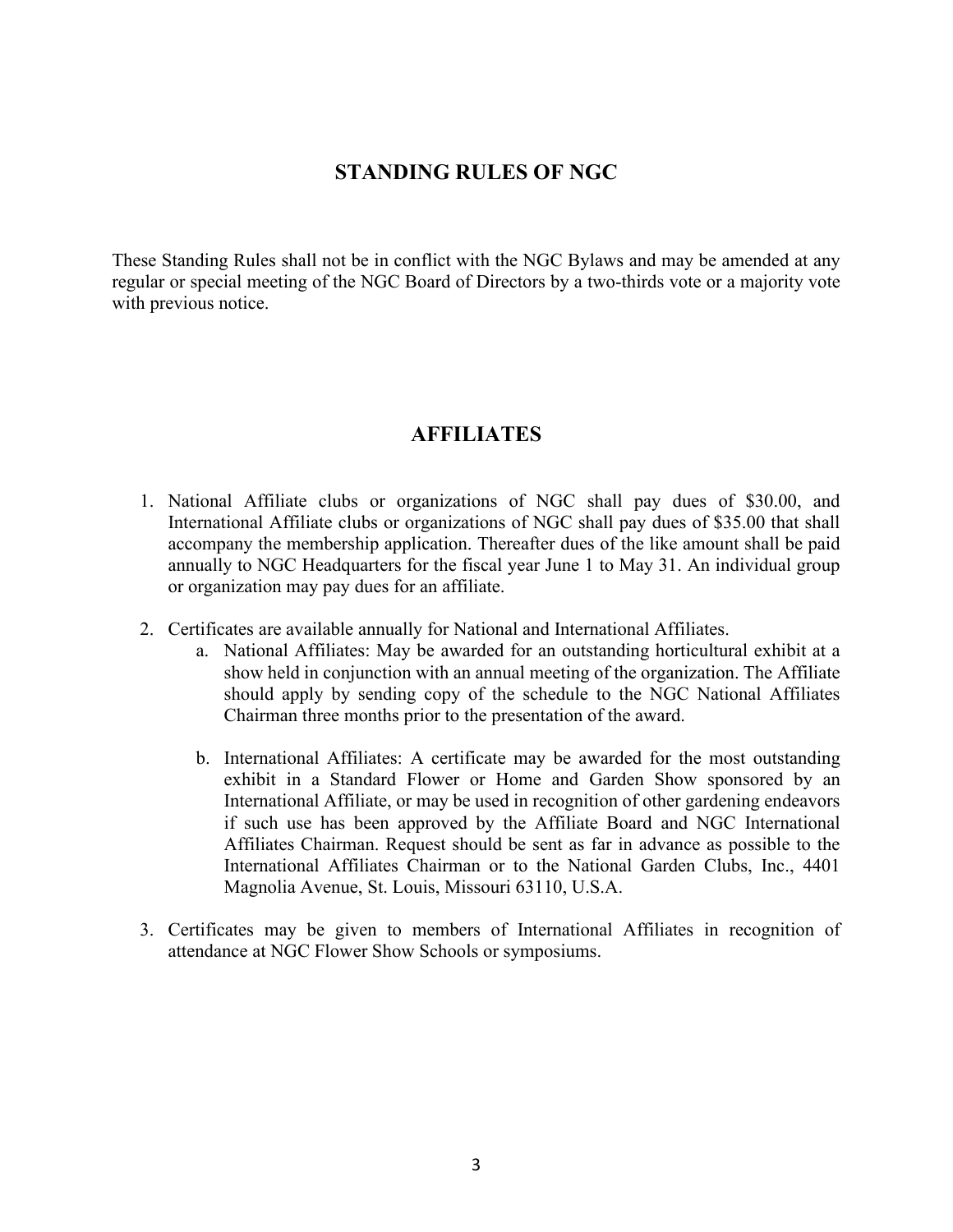# **AWARDS (NGC)**

- 1. State Garden Clubs and Affiliate Member Organizations failing to remit NGC dues by October 31 shall be excluded from all NGC Awards.
- 2. Awards and awards rules shall be published on the NGC website.

3.

- a. NGC Awards shall be presented if merited, with no limitation on the number won by any State in the award year.
- b. NGC Awards and Special Awards shall be based on the January 1 December 31 calendar year.
- c. The NGC Chairman may secure any NGC Chairman to judge Award applications relating to that NGC Chairman's Committee.
- d. All presentation of NGC Awards come under the responsibility of the NGC Awards Chairman as directed by the NGC President.
- e. Proposed awards and/or award changes shall be presented to the Awards Committee for review, refinement and recommendation to the Executive Committee and to the Board of Directors for approval; and, if adopted, published in *The National Gardener.*
- f. NGC Awards shall have the same deadline; same award rules and are handled by the NGC Awards Chairman. Exceptions shall be submitted by the NGC Awards Chairman to the incoming Executive Committee for approval prior to the Post- Convention Board of Directors' Meeting. Special Awards shall be listed in the Fall issue of *The National*  Gardener in the odd-numbered year and the donor acknowledged.
- 4. Award of Excellence:
	- a. Applications with supporting evidence shall be sent to the NGC Award of Excellence Chairman, a Vice-President, designated by the President; who, with a committee from the Executive Committee, shall select the NGC Award of Excellence winners for approval at the Winter Executive Committee Meeting.
	- b. All Awards of Excellence are presented at the NGC Convention.
	- c. #23 Award of Excellence for Non-Members is NGC's highest award presented to a non-member of NGC and sponsored by a State Garden Club.
		- 1) A maximum of three NGC Awards of Excellence for Non-Members may be awarded per year.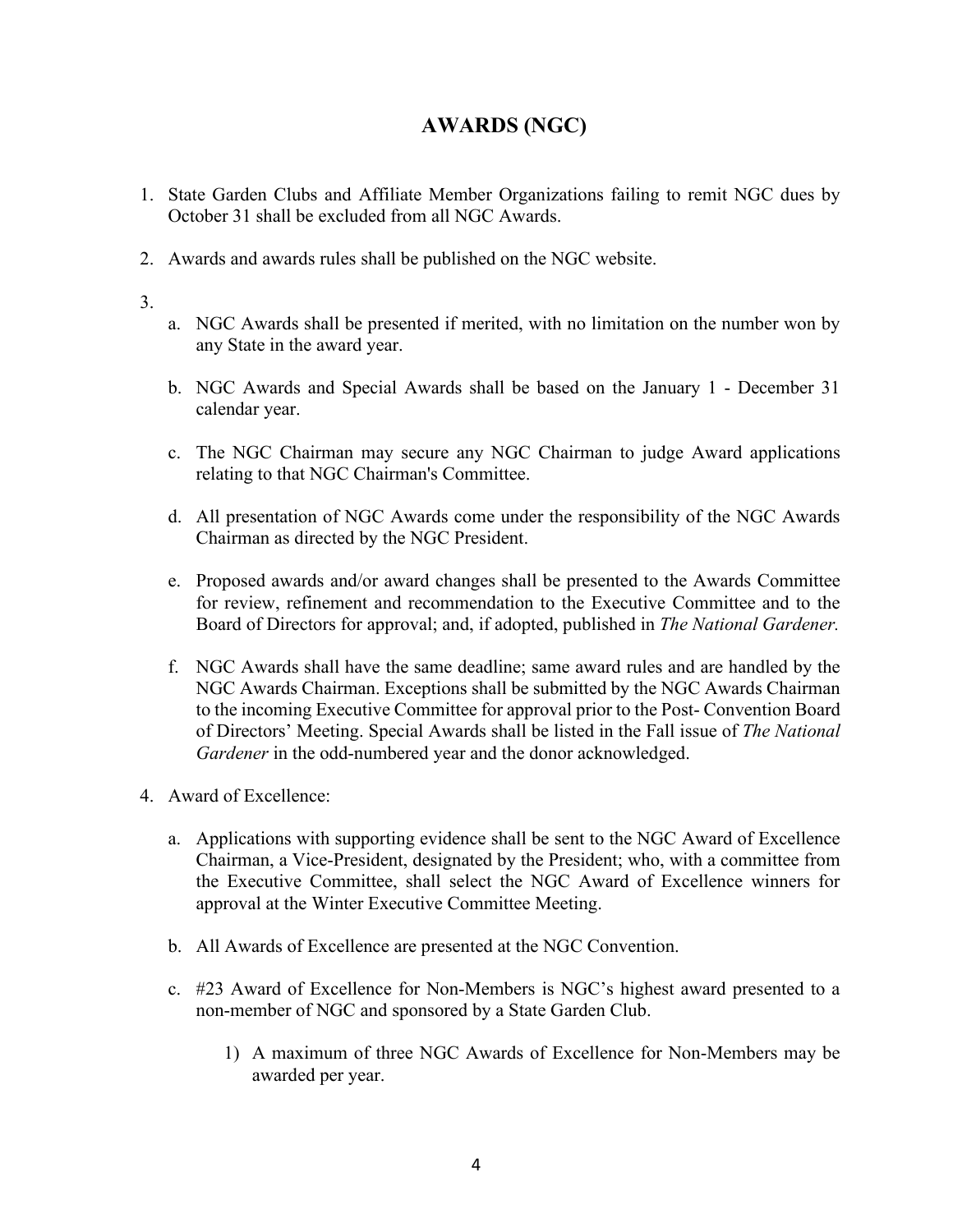- 2) The recipients must accept the award in person, except as excused by the Executive Committee.
- 3) State Garden Club may sponsor one applicant per year.
- d. # 24 Garden Clubs is presented to a State Garden Club for an outstanding project.
	- 1) A maximum of four NGC Awards of Excellence may be awarded per year.
	- 2) A monetary award of \$500 will be given to the winner from each membership division.
	- 3) Presidents of the State Garden Clubs whose applicant receives the Award of Excellence at the NGC Convention shall be recognized at the time of presentation.
- e. #25 Award of Excellence for Regions is presented in the odd-numbered year for distinguished coordinated activity within the Region.
	- 1) One may be awarded per administration.
	- 2) Monetary award of \$500 will be given to the winner.
- 5. The NGC Awards Chairman shall request the donor to send check to the Awards Chairman, payable to NGC by July 1. Donors shall be apprised of the name and address of the winner. A NGC check and the name and address of the donor shall be attached to the NGC Certificate presented at the NGC Convention.
- 6. The NGC Awards Chairman shall notify donors of medals, etc., with the name of the winner and with a brief description of the winner's specific project. The Chairman shall authorize the Executive Director to order the medals and the donor shall reimburse NGC for the cost. Any change shall be agreeable to the donor, the NGC President and the NGC Awards Chairman.
- 7. Large silver trophies shall remain at Headquarters. A small tray engraved with the title of the award shall be presented to the winning State Garden Club or member garden club.
- 8. Each participating club may receive a rosette for Flower Show 17, 21, 22, 35, and 57.
- 9. Meritorious Certificates, such as Therapy, Radio-TV and others of that nature may be presented at the Convention of the Region.
- 10. Woodsy Owl and Smokey Bear Poster Awards may be presented at the NGC Convention.
- 11. Certificates shall be given to members who have served on the NGC Board of Directors for 25 years, not necessary to be concurrent.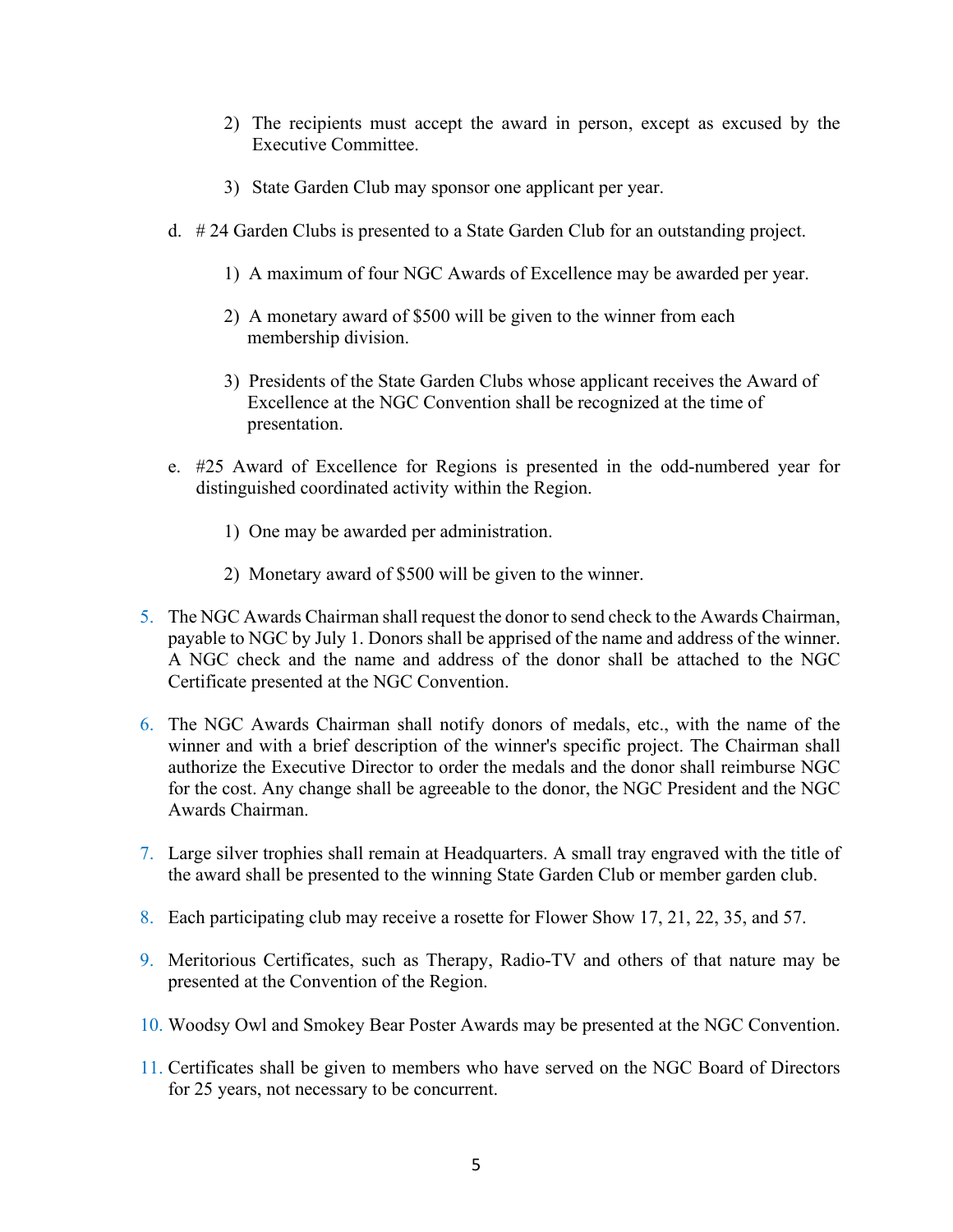# **BLUE STAR MEMORIAL MARKERS**

The Blue Star Memorial Marker of NGC honors men and women who are serving or have served in the U.S. Armed Forces.

- 1. Blue Star Memorial Highway Markers are permitted in roadside parks and other sites agreeable to and in cooperation with State Highway Departments, and the Federal Bureau of Public Roads, and the American Association of State Highway Officials.
- 2. Blue Star Memorial Markers are permitted on the grounds of National Cemeteries, Veterans Administration Medical Centers and any other appropriate civic location. The civic location request must be reviewed, and approved, by the NGC Blue Star Memorial Chairman.
- 3. Blue Star By-Way Memorial Markers are smaller than the other Markers and are erected on secondary roads or areas needing beautification.
- 4. NGC expanded the Blue Star Memorial Markers Program to allow Gold Star families under the direction of the NGC Blue Star Memorial Markers Program to sponsor, fund and place Markers bearing a Gold Star; the word "Blue" will be changed to "Gold" where applicable; and the tribute wording will read: *A tribute to Gold Star families who have lost a loved one defending the United States of America.*

# **BOARD OF DIRECTORS**

- 1. No member of the Board of Directors may receive remuneration for services rendered to NGC.
- 2. Reimbursement for expenses up to the amount in the adopted budget may be submitted.
- 3. No member of the Board of Directors or the Headquarters staff shall consult the NGC attorney without prior approval of the President or the Executive Committee.
- 4. No paid employee of NGC shall be a member of the Board of Directors.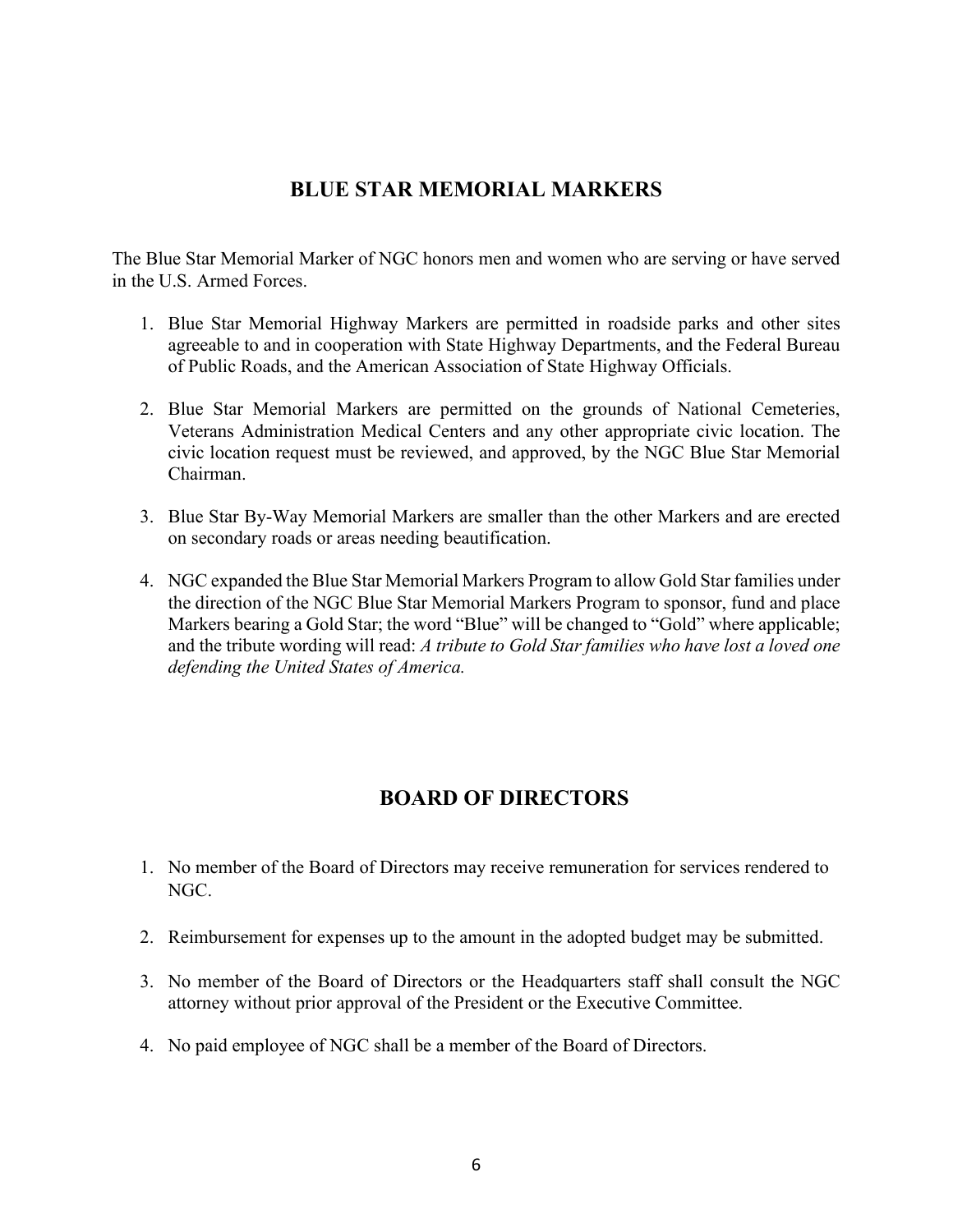- 5. Motions shall be in writing and presented to the President, Recording Secretary and Parliamentarian.
- 6. A chairman should be consulted and be present, if possible, when any changes in that chairmanship are being proposed and shall be permitted to present any ideas to the Executive Committee in person.
- 6. The Youth Activities Committee shall be notified before contests, promotions and similar activities involving youth are initiated.
- 7. Members of the Board of Directors shall receive a copy of the minutes following the Fall Board Meeting and the NGC Convention. Minutes of meetings shall be distributed by Headquarters by electronic device. Hard copy available from Headquarters by request only.
- 8. Written information distributed by any member of the Board of Directors of NGC must be signed and dated. All E-mails with information sent by members of the Board of Directors must have NGC in the subject line.
- 9. Members of the Board of Directors are required to attend all meetings of the Board of Directors and NGC Conventions and shall notify the President of any unavoidable absence.
- 10. Directors of NGC designated geographic regions shall be elected by the governing board of their State Garden Club in session during the even-numbered year prior to assuming office and be presented to the NGC Convention in the odd-numbered year according to the following state rotation effective with the 2019 administration.

## **NEW ENGLAND REGION**

Maine, Massachusetts, New Hampshire, Connecticut, Rhode Island, Vermont

#### **CENTRAL ATLANTIC REGION**

Pennsylvania, Maryland, Ohio, New York, New Jersey, National Capital Area, Delaware **SOUTH ATLANTIC REGION** 

West Virginia, Virginia, Kentucky, South Carolina, North Carolina **DEEP SOUTH REGION**  Louisiana, Georgia, Florida, Mississippi, Tennessee, Alabama

#### **CENTRAL REGION**

Indiana, Missouri, Michigan, Illinois, Wisconsin, Minnesota, Iowa **SOUTH CENTRAL REGION** 

Oklahoma, Arkansas, Texas, New Mexico

#### **ROCKY MOUNTAIN REGION**

Utah, Colorado, Nebraska, Wyoming, North Dakota, South Dakota, Montana, Kansas **PACIFIC REGION** 

California, Hawaii, Washington, Idaho, Alaska, Arizona, Nevada, Oregon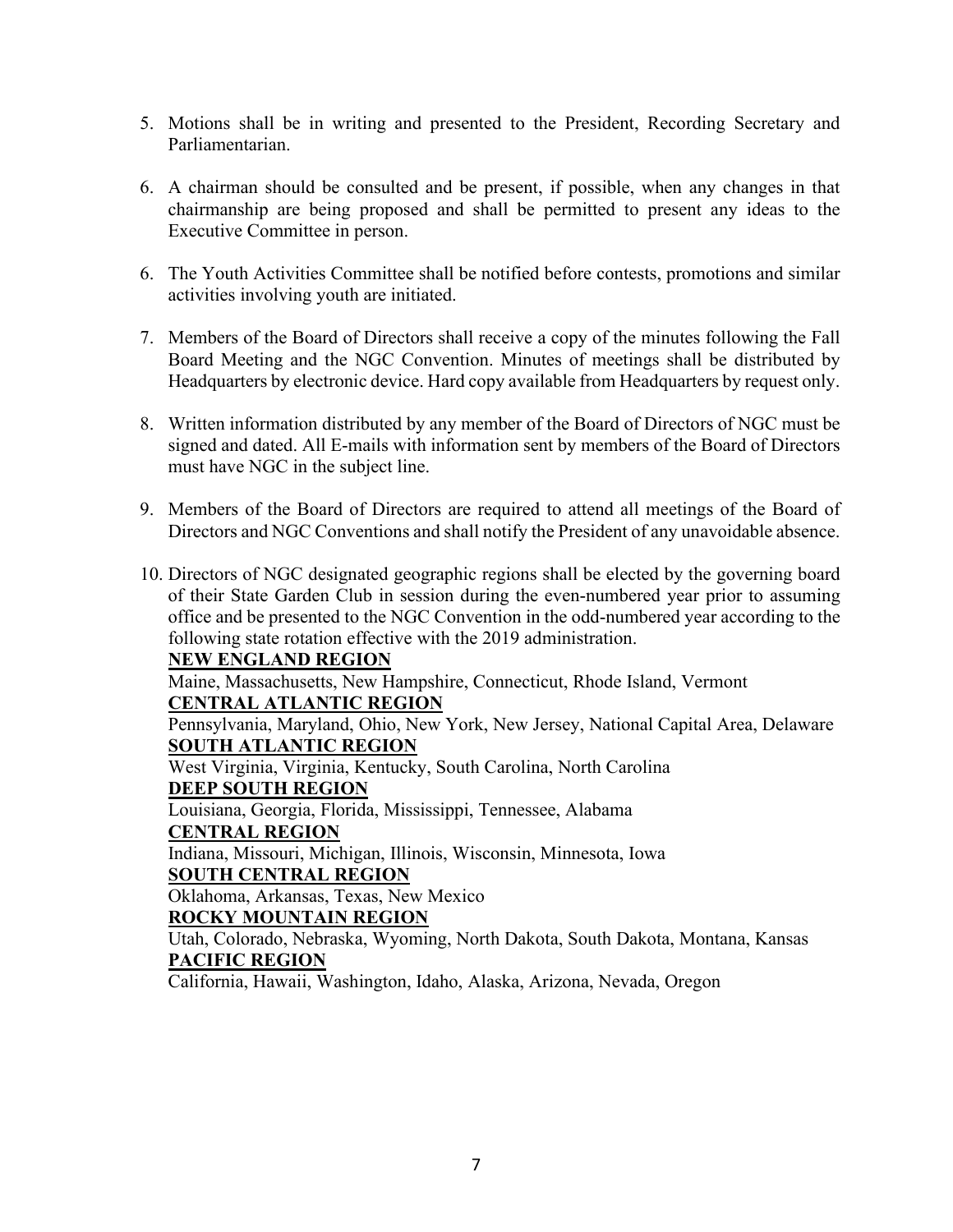## **ELECTRONIC MEETINGS**

There are three procedural types of electronic meetings.

1. Electronic Meetings using Full-Featured Internet Service.

- 2. Electronic Meetings using Teleconference with Internet Voting and Document Sharing.
- 3. Electronic Meetings using Telephone Meeting without Internet Support.

Guidelines are located in an addendum.

## **EMBLEM**

Original copy of official communications shall be on NGC stationery which bears the official emblem.

## **ENDORSEMENT**

NGC shall be extremely cautious about endorsing any product.

# **ENVIRONMENTAL SCHOOL**

- 1. The current edition of the Schools Handbook is the authority and is available on the website. The concept for a new Schools Handbook shall be approved by the Executive Committee. New Schools Handbooks shall be reviewed by the Print Committee and the ES and approved by the Executive Committee.
- 2. Changes in ES policies and procedures, recommended by the ES Committee, shall be approved by the Executive Committee
- 3. The fee for Environmental School Courses is \$5.00 per course for those taking the course for credit.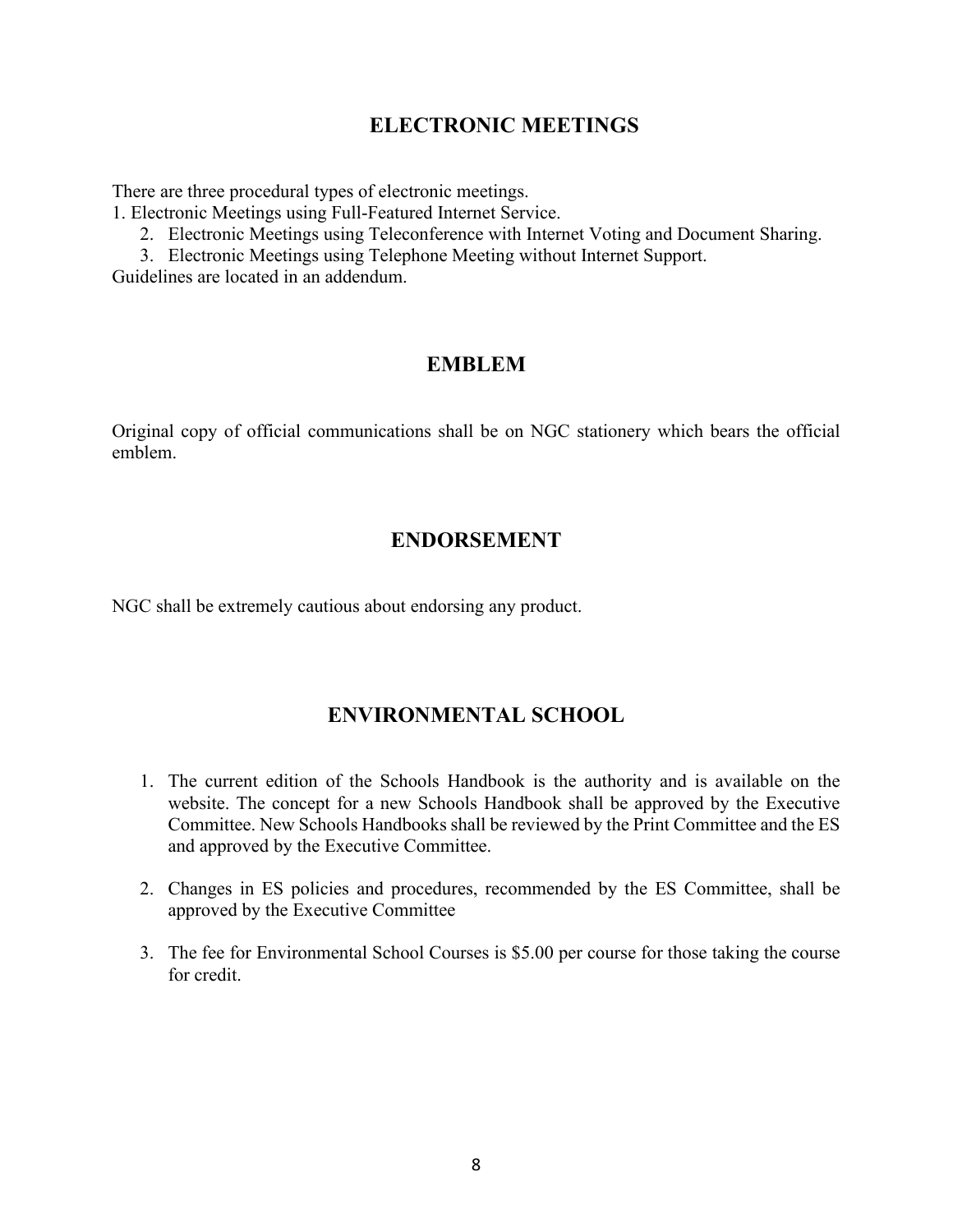# **FINANCE**

- 1. Recommendations involving expenditure of NGC funds **MUST** be sent to the Finance Chairman at least 15 days prior to the meeting of that Committee.
- 2. Bids involving business contracts shall be secured by the Executive Director.
- 3. The Director of PH&E Trustees shall submit contracts to the Executive Committee for approval with the exception of routine maintenance contracts which are signed by the Executive Director.
- 4. Contracts involving income and expenditures shall be duplicated and copies supplied to members of the PH&E Trustees and to the Finance Committee, if requested.
- 5. The Treasurer and the Accountant shall reconcile the accounts prior to releasing any financial statement.
- 6. Members of the Board of Directors shall receive a copy of the year-end financial report fifteen (15) days prior to the Fall Board Meeting. The report shall be distributed by Headquarters by electronic device. Hard copy available from Headquarters by request only.
- 7. a. The auditor's report shall be furnished to members of the Executive Committee, Finance Committee and Permanent Home and Endowment Trustees.

b. A copy of the Audit shall be made available by electronic device or postal mail to any NGC member upon written request and receipt of the cost of reproduction and mailing.

- 8. The proposed Annual Budget is presented for approval at the Winter Executive Committee Meeting after being approved by the Finance Committee. The Finance Committee and the Executive Committee must approve any subsequent amendments to the budget after the Winter Executive Committee Meeting. The Board of Directors approves the budget at the Pre-Convention Board Meeting with adoption by the NGC Convention delegates.
	- a. The budget of the Scholarship Chairman shall be charged to the Scholarship Fund.
	- b. The Finance Committee shall determine annually the number and amount of scholarships to be awarded.
	- c. The budget of the Calendar Chairman and Committee shall be charged to Member Services.
- 9. The income from the sale of duplicate books in the Private Library which are to be sold at a discount shall be allocated to the Permanent Home and Endowment Fund.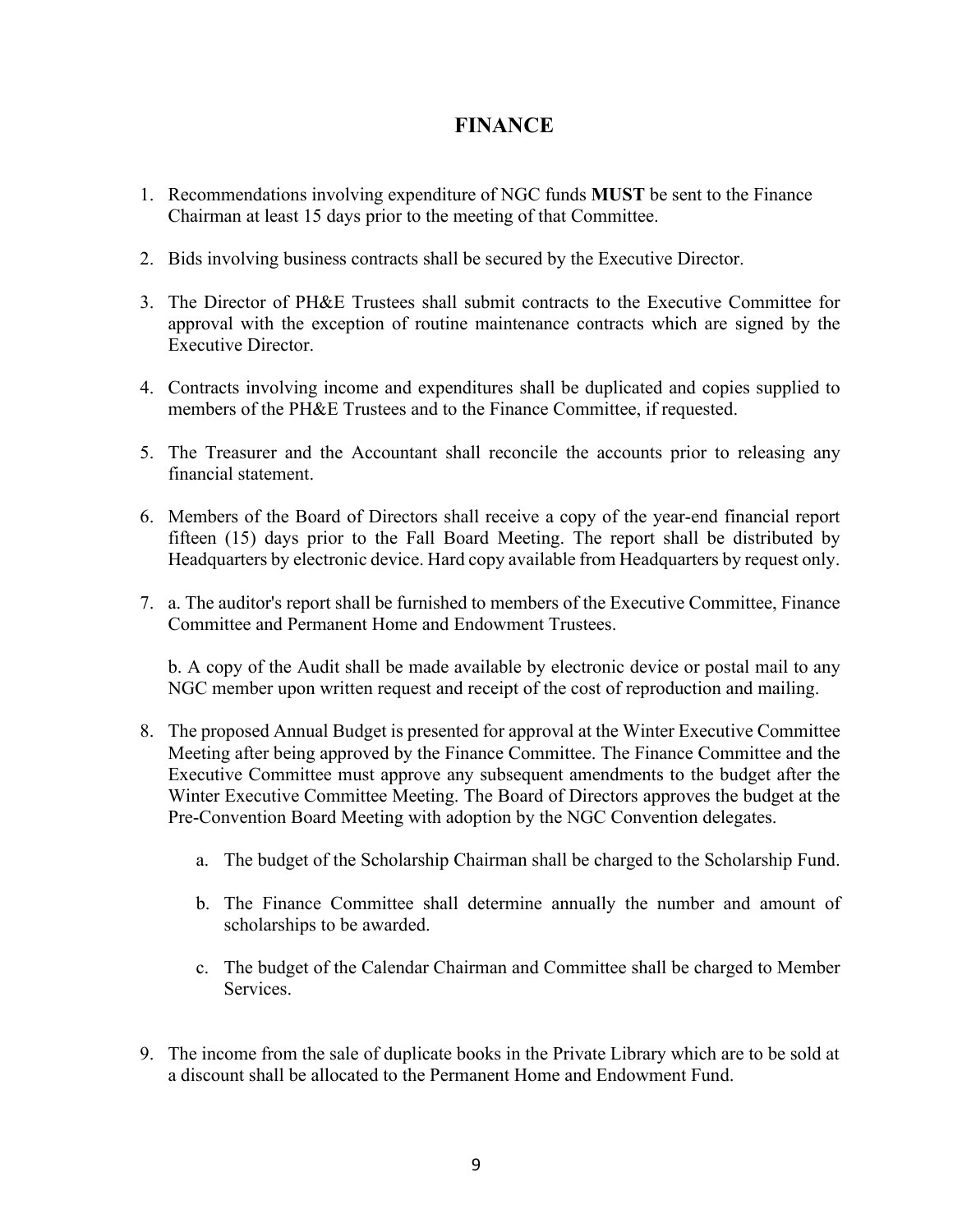- 10. Salary adjustments for Headquarters staff will be approved by the Finance Committee prior to the Fall Board Executive Committee Meeting and submitted to the PH&E Trustees and to the Executive Committee for information only. The adjustments will become effective the following January 1st. Adjustments for added responsibilities may be considered at any time.
- 11. NGC funds are to be reserved to meet the yearly expenses and budget and are not to be used for donations to other organizations.
- 12. NGC Projects
	- a. Project Chairmen shall present to the Finance Committee: a budget for approval, a yearly financial report and a final financial report at the completion of the project. Exceptions shall have the recommendation of the Finance Committee, the Executive Committee and the approval of the Board of Directors.
	- b. All donations to NGC Projects, including one-time special projects, shall be sent by the donor to NGC Headquarters, not to the Committee. Funds donated to Natural Disasters USA, and World Gardening may be restricted by the donor for specific causes.
	- c. NGC Headquarters shall send a list of donations to the appropriate chairman monthly or more often if requested by the chairman.
	- d. For one-time special projects, an accounting and recognitions shall be given to State Garden Clubs. Upon completion of this NGC project, any funds remaining in the project may be reallocated subject to approval by the NGC Board of Directors.
	- e. The Chairman of any project, whose recipient of funds may vary per administration, will report to the Executive Committee at least once each year with recommendations as to the disbursement of funds, to be approved or ratified by the Board of Directors.
- 13. NGC budgets for lodging, transportation, and registration expenses for the President to visit State Garden Clubs.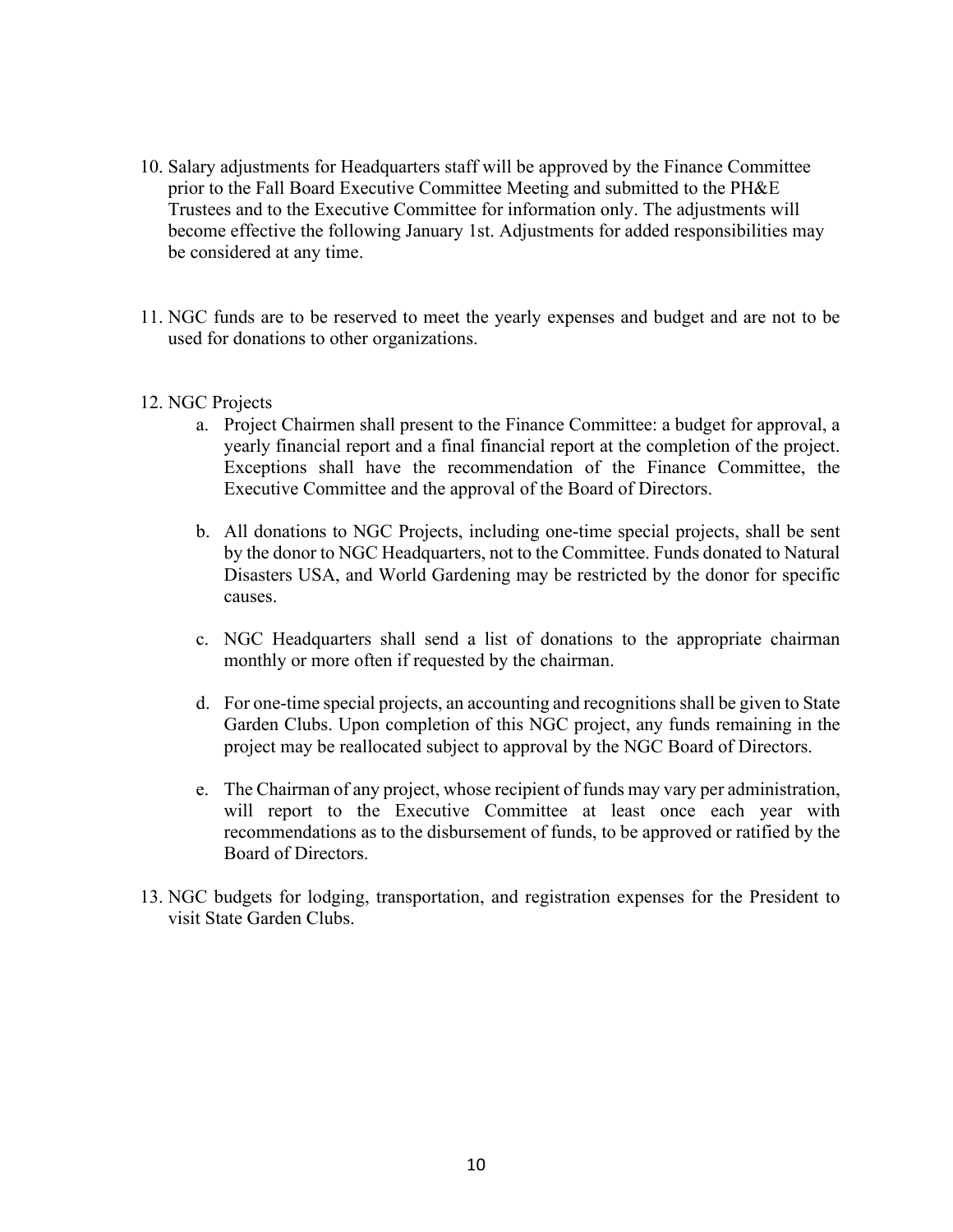# **FLOWER SHOW SCHOOLS, SYMPOSIUMS AND JUDGES**

- 1. The current editions of the *Handbook for Flower Shows (2017), The Flower Show Schools Manual and The Instructors Manual* are the authorities for Standard Flower Shows, exhibitors, top awards, Flower Show Schools, Symposiums, FSS Instructors and Judges and are available from Member Services. The concept for a new Handbook shall be approved by the Executive Committee. Any new Handbook shall be reviewed by the Print Committee and the FSS Committee and approved by the Executive Committee.
- 2. The current editions of the *Handbook for Flower Shows* (2017), *The Flower Show Schools Manual* and *The Instructors Manual* are the authorities for Standard Flower Shows, exhibitors, top awards, Flower Show Schools, Symposiums, FSS Instructors and Judges and are available from Member Services. The concept for a new School Handbook must be approved by the Executive Committee.
- 3. Changes of Flower Show School policies and procedures, recommended by the FSS Committee to the Executive Committee and approved by the Board of Directors, shall become effective July 1 annually. Changes are published on the NGC Website.
- 4. The host of the Flower Show Schools Instructors' Symposium may, upon written request to the Treasurer, addressed to Headquarters, secure an advance of \$3,000 from the Flower Show Instructor's Fund. This advance is available one year prior to the symposium and shall be returned as soon as registrations permit.
- 5. The fee for Flower Show School, Symposium, and Handbook Exam to become an Accredited Judge is \$5.00 per course/Handbook Exam.
- 6. Flower Show Judges' and Master Judges' pins are available from Member Services.

# **FORMER PRESIDENTS**

- 1. NGC honors each outgoing President by placing the name on the President's Plaque in Kellogg Hall at Headquarters.
- 2. The outgoing President shall be presented a former President's Pin at the expiration of each administration as a gift from NGC.
- 3. An NGC Citation will be presented to the outgoing President on Awards Night or at an agreed time during the NGC Convention.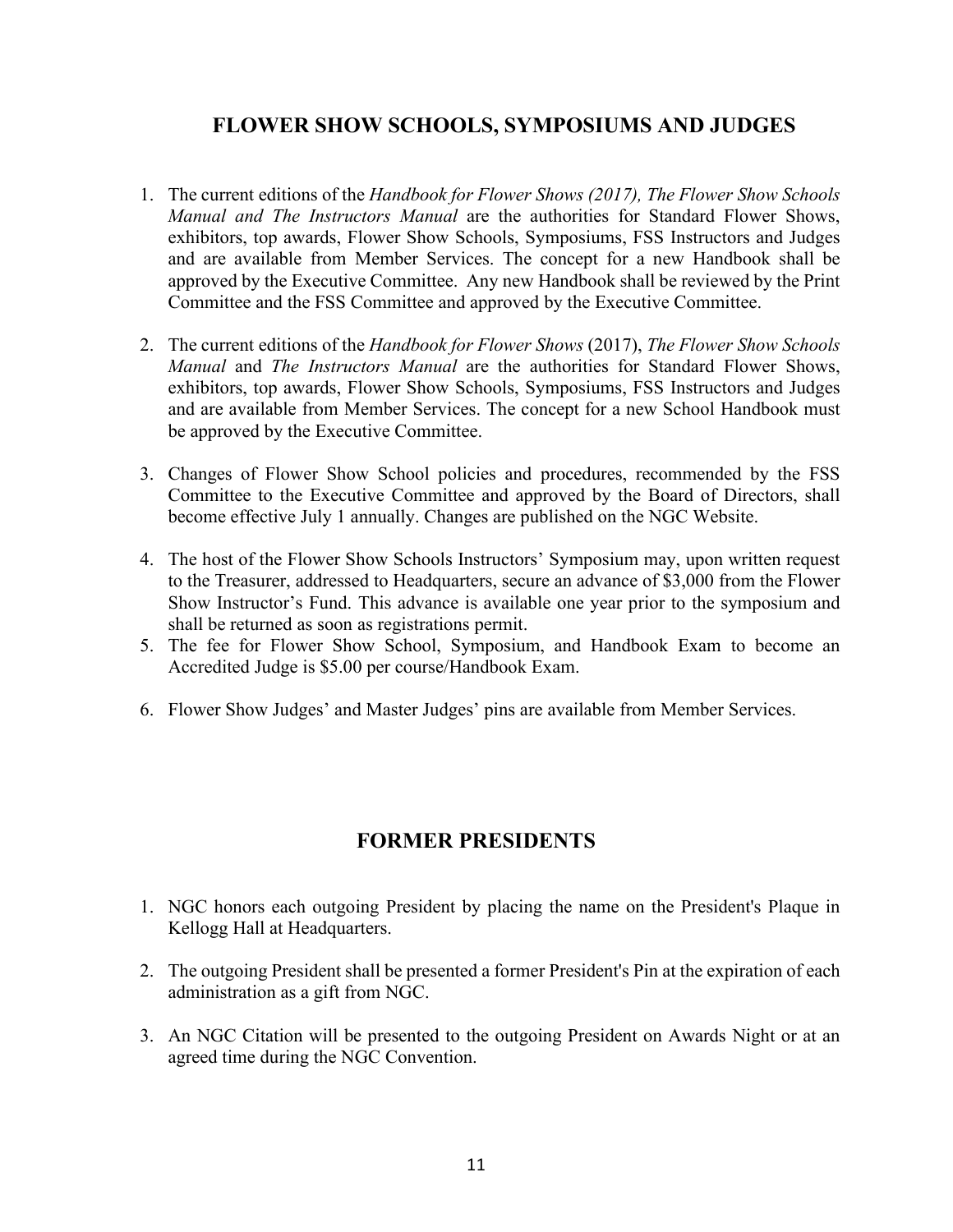# **FUNDS AND INVESTMENTS**

- 1. Surplus funds from NGC Conventions and the Fall Board Meetings in the even-numbered years shall be placed in the NGC Endowment Fund.
- 2. A complete financial report for all grants or funds from industry or corporations for promotion of NGC programs shall be directed to the Treasurer with substantiating vouchers and to the President annually by the NGC Chairman. The NGC Chairman shall present a financial report to the donor annually and more frequently, if requested.
- 3. So that duplicate requests or grants can be avoided, any NGC Chairman must request permission from the President to solicit a grant from a major corporation, along with a proposal for use of the grant which shall include a budget. The President may refer this request to the appropriate committee(s) for review.
- 4. It is the responsibility of the Finance Committee and Permanent Home and Endowment Trustees to establish guidelines for the investment of the Funds and Investments of NGC. Such guidelines may include the engagement of professional Investment Managers to assist in the discharge of this responsibility. NGC Funds and Investments include two major classifications of net assets: net assets with donor restrictions and net assets without donor restrictions.

Net Assets with Donor Restrictions--net assets with donor restrictions are subject to donor-imposed restrictions. Some donor-imposed restrictions are temporary in nature, such as those that will be met by the passage of time or other events specified by the donor. Other donor-imposed restrictions are perpetual in nature, where the donor stipulates that the resources be maintained in perpetuity.

Net Assets without Donor Restrictions—The NGC Board-designated Fund is a boarddesignated quasi-endowment fund established by NGC for the purpose of accepting and administering unrestricted charitable gifts and bequests from NGC members that the board determines will become a source for long-term support of the various NGC programs and operations, as set forth in NGC's formal budget formation and approval process each year.

5. The investment portfolio of each fund may be invested up to 60% in equities.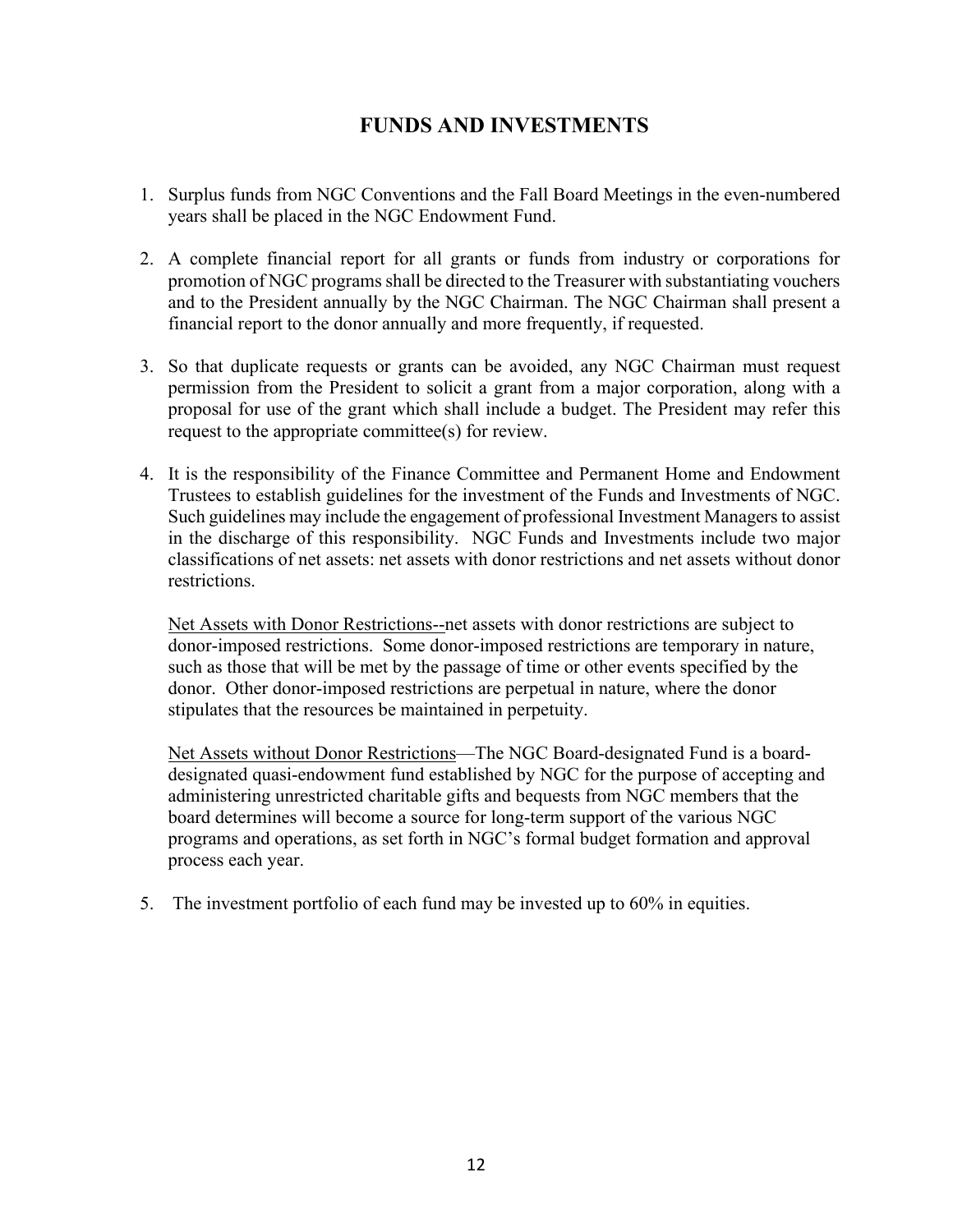# **GARDENING SCHOOLS**

- 1. The current edition of the Schools Handbook is available on the website. The concept for a new Schools Handbook shall be approved by the Executive Committee. New Schools Handbooks shall be reviewed by the Print Committee, the GS Committee and approved by the Executive Committee.
- 2. Changes in GS policies and procedures, recommended by the GS Committee, shall be approved by the Executive Committee.
- 3. The fee for Gardening Schools is \$5.00 per course for those taking the course for credit.

# **GOLDEN CIRCLE**

A commendation for 25 years or more of active service on NGC Board of Directors. The names of members are to be inscribed on an Honor Roll to be kept at NGC Headquarters and titled Golden Circle Members. Eligible members must submit application available on the NGC website. Golden Circle Members are not members of the Board of Directors unless they continue to serve as a Board member in another capacity.

# **HEADQUARTERS -- EXECUTIVE DIRECTOR**

- 1. The NGC Headquarters shall not be open on Saturdays and Sundays unless authorized by the NGC President or the Permanent Home and Endowment Trustees Director.
- 2. NGC shall not release its membership roster, unless approved by the Executive Committee and the Board of Directors.
- 3. The *Headquarters Manual* shall be the authorized procedure for the operations of NGC Headquarters, except as otherwise provided in the Bylaws and Standing Rules.
- 4. The "1983 National Garden Club Headquarters Gift List" will be a permanent issue, and a list of gift additions will be printed at the close of each administration. This list will be available to any Board member upon request.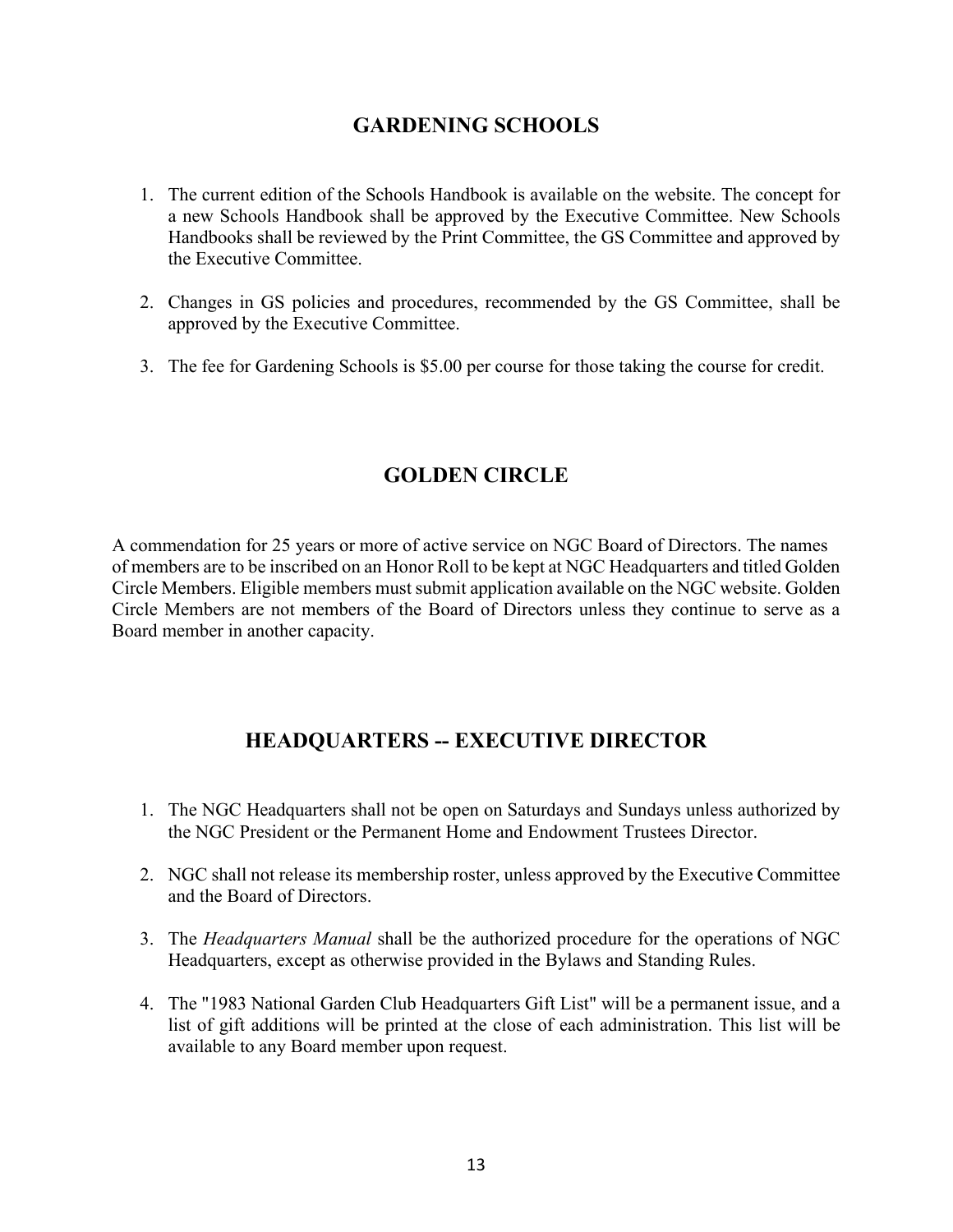- 5. The Executive Director shall attend meetings of the PH&E Trustees, the Finance Committee, the Board of Directors and the Executive Committee, including NGC Conventions, at the request of the President.
- 6. The official copies of the minutes signed by the NGC Recording Secretary and the NGC President are on file at Headquarters.
- 7. All correspondence shall be sent electronically.
- 8. Minutes of Meetings shall be distributed by Headquarters by electronic device as follows:

#### **PH&E TRUSTEES:**

Trustees and ex-officio members, the Parliamentarian and the Executive Director.

#### **FINANCE:**

Committee and ex-officio Committee Members, the Parliamentarian and the Executive Director.

#### **EXECUTIVE COMMITTEE:**

Committee members and the Executive Director.

#### **BOARD OF DIRECTORS:**

Members of the Board of Directors and the Executive Director.

#### **CONVENTION:**

Members of the Board of Directors, and the Executive Director.

#### **ORGANIZATION STUDY:**

Committee and ex-officio members, the Parliamentarian and the Executive Director.

Hard copy available from Headquarters by request only.

- 9. No official records shall be taken from Headquarters without written consent of the NGC President, and when only one copy exists, a copy shall be made and given to the individual. One copy of printed material shall always be in the files at Headquarters and only duplications are to be removed.
- 10. The Executive Director shall notify the Publications Chairman and Finance Chairman when NGC publications are in short supply.
- 11. The Editor of *The National Gardener* shall receive notification of Minutes availability, Convention information, Bylaw, Standing Rules and Award changes and refer members to the website for additional details.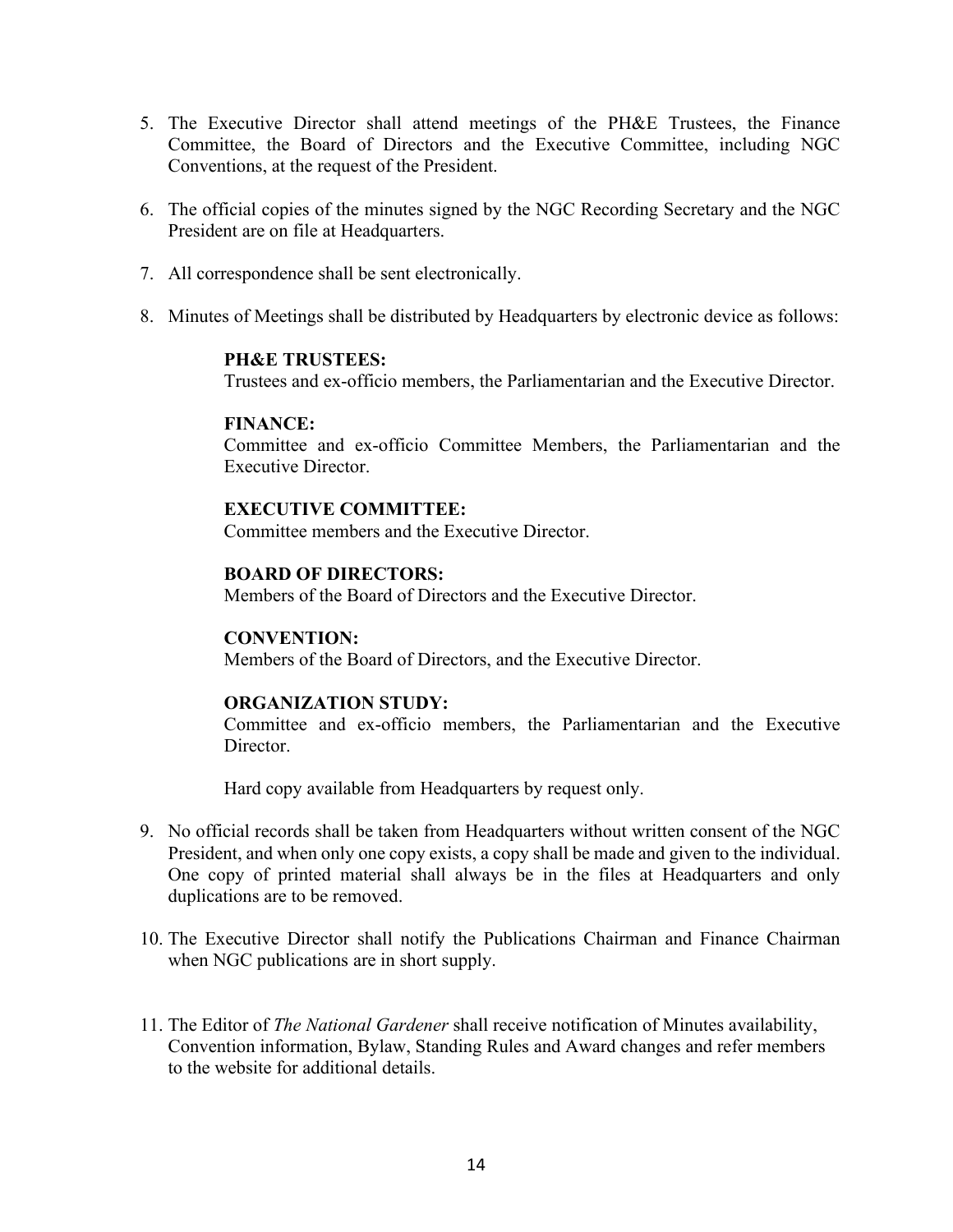12. Free material requested from Headquarters shall be accompanied by a self-addressed, stamped # 10 envelope.

# **KEEPING IN TOUCH**

- 1. *Keeping in Touch* is a publication on the website. Frequency of publication is at the discretion of the President.
- 2. The Liaison to Region Directors and State Garden club Presidents shall serve as the editor.

# **LANDSCAPE DESIGN SCHOOLS**

- 1. The current edition of the Schools Handbook is the authority and is available on the website. The concept for a new Schools Handbook shall be approved by the Executive Committee. New Schools Handbooks shall be reviewed by the Print Committee and the LDS and approved by the Executive Committee.
- 2. Changes in LDS policies and procedures, recommended by the LDS Committee, shall be approved by the Executive Committee.
- 3. Landscape Design Consultants pins are available from Member Services.
- 4. The fee for Landscape Design Schools is \$5.00 per course for those taking the course for credit.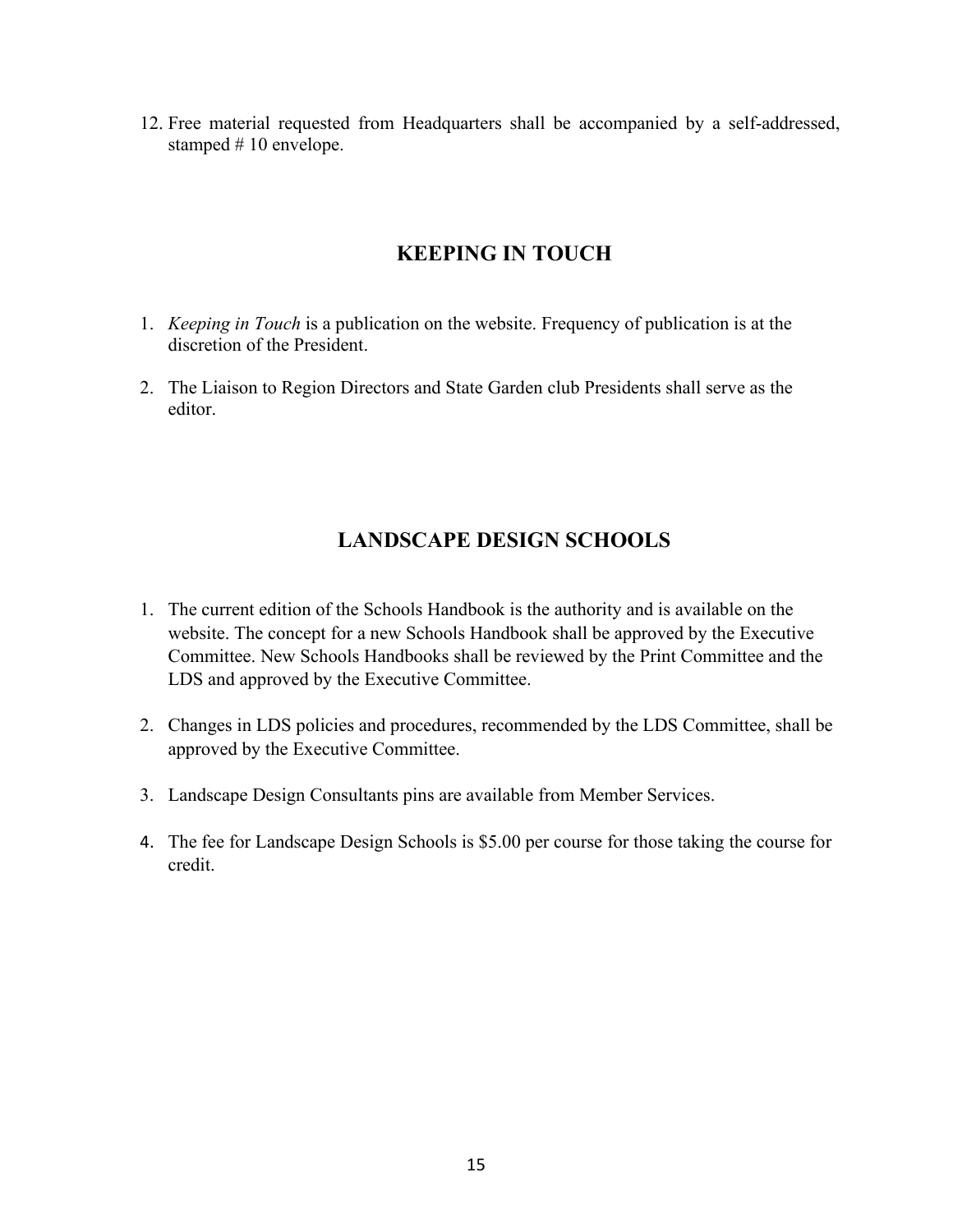# **MEETINGS AND NGC-SPONSORED EVENTS**

#### **Conventions, Fall Board Meetings, Executive Committee Meetings**

- 1. *NGC Convention Procedure Manual*, *NGC Fall Board Meeting Procedure Manual*, and *Procedures for the Planning and Executing of the Winter Executive Committee Meeting*  shall serve as guides and be available upon request or downloaded from the NGC website.
- 2. The **CALL** to the NGC Convention shall be published in the Winter issue of *The National Gardener* and is **THE OFFICIAL CALL TO THE NGC CONVENTION.**
- 3. A NGC Chairman who wishes reimbursement for expenses in connection with NGC Convention activities must have approval of the Convention Chairman at least two months prior to the NGC Convention.
- 4. An International Affiliate member who is a featured speaker at the NGC Convention is provided room and meals for one night and two days. This expense is a part of the NGC Convention budget.
- 5. There shall be no parties/functions for candidates for NGC Office at Conventions or Fall Board Meetings.
- 6. NGC Convention Chairman and Vice-Chairmen
	- a. The NGC Convention Chairman and Vice-Chairmen, no more than two, are ratified by the Board of Directors two years prior to the year of the NGC Convention they chair. A State Garden Club should determine its NGC Convention Chairman and Vice-Chairmen at least four years prior to hosting the NGC Convention.
	- b. The Chairman and Vice-Chairmen shall be listed as members of the Board of Directors following ratification by the Board.
	- c. The NGC Convention Chairman shall present a preliminary report of the NGC Convention at the Fall Board Meeting that follows immediately after that NGC Convention. A final Convention report shall be presented at the Board of Directors' Meeting at the next NGC Convention.
	- d. Following the final Convention report, the names of the NGC Convention Chairman and the Vice-Chairmen shall be deleted from the roster and will no longer be members of the Board of Directors in that capacity.
- 7. NGC Fall Board Meeting Chairman and Vice-Chairman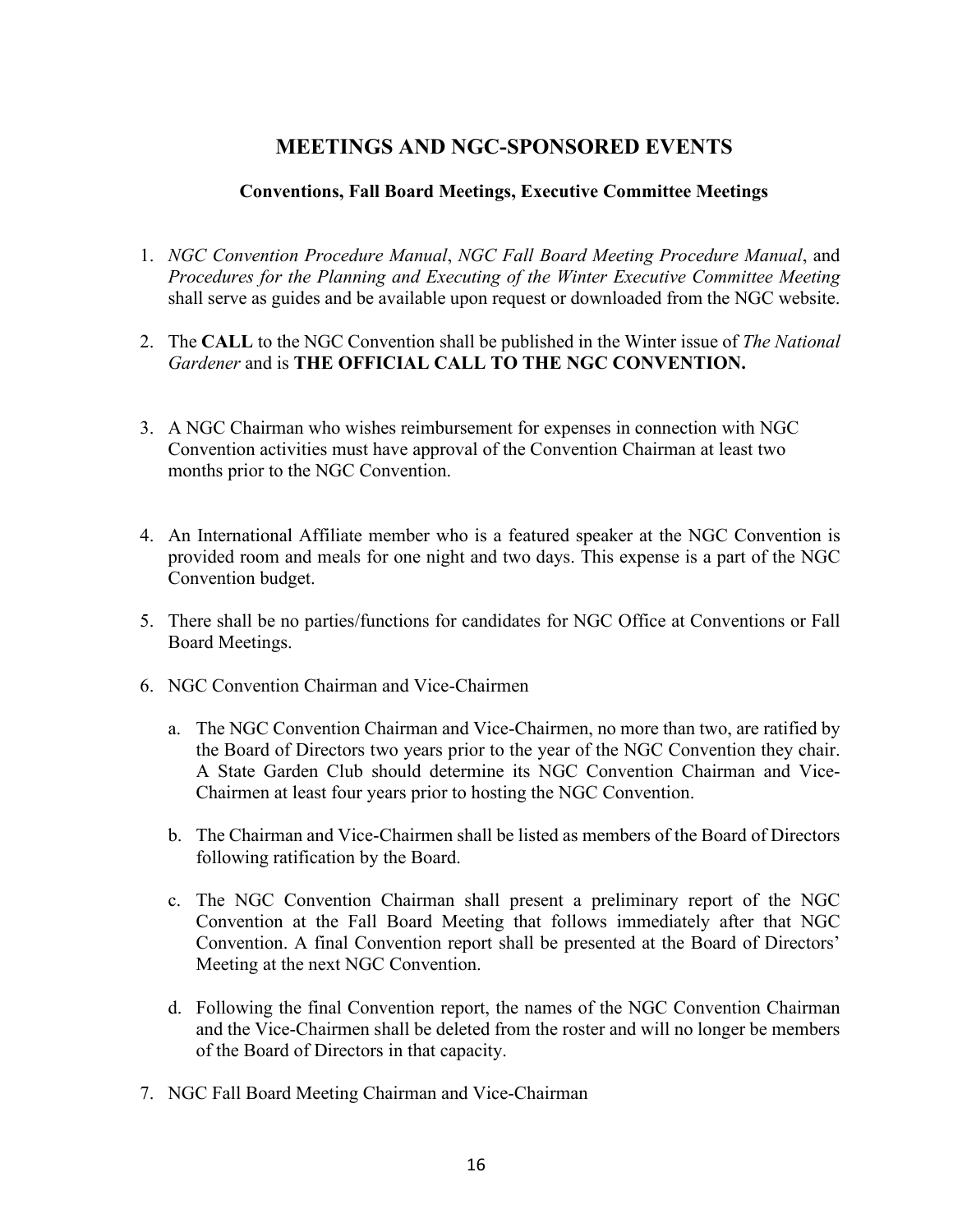- a. The Fall Board Meeting Chairman and Vice-Chairman are ratified by the Board of Directors two years prior to the meeting they chair.
- b. The Fall Board Meeting Chairman and Vice-Chairman shall be listed as members of the Board of Directors following ratification by the Board.
- c. There may be two Vice-Chairmen for the Fall Board Meeting in the odd-numbered years which are held in St. Louis and hosted by a District or another garden club entity.
- d. The Fall Board Meeting Chairman shall present a final report at the Board of Directors meeting of the next NGC Convention.
- e. The names of the Fall Board Meeting Chairman and Vice-Chairman (Vice- Chairmen) will be deleted from the roster following that meeting and will no longer serve as members of the Board of Directors in that capacity.
- 8. All financial activity for NGC Conventions, Fall Board Meetings, Winter Executive Committee Meetings will be included in NGC's year-end financial statements, audit and Federal 990 tax return. A separate audit or review of these meetings is not required.
- 9. NGC Conventions, Fall Board Meetings and Winter Executive Committee Meetings will use a checking account established by the NGC accountant, St. Louis, MO. with the NGC Federal Tax ID Number. Financial operations will be managed by NGC headquarters.
- 10. Contracts for meetings shall be signed by the President or by a person authorized to sign the contract in a corporate resolution issued by the President. The resolution should be only for a specific event.
- 11. A budget for the meeting shall be submitted to the Finance Committee, the Executive Committee, and the Board of Directors for approval at their regularly scheduled meetings preceding the event. for approval at its meeting preceding the event.
- 12. A preliminary convention financial report should be presented to the Board of Directors at the Fall Board meeting following the convention. The final convention financial report is due to NGC Headquarters and the Finance Committee Chairman by the Finance Committee Meeting of the following NGC Convention. The final Fall Board Meeting financial report is due to NGC Headquarters and the Finance Committee Chairman by the next Finance Committee meeting after the Fall Board Meeting.
	- a. Supporting bills/invoices and receipts for all checks should be sent to NGC Headquarters by either hard copy or electronic scan.
	- b. After receipt, review, and acceptance of the final financial report by the NGC Finance Committee, excess funds will be distributed by NGC Headquarters as follows: 50% to the host state and 50% to NGC Endowment Fund.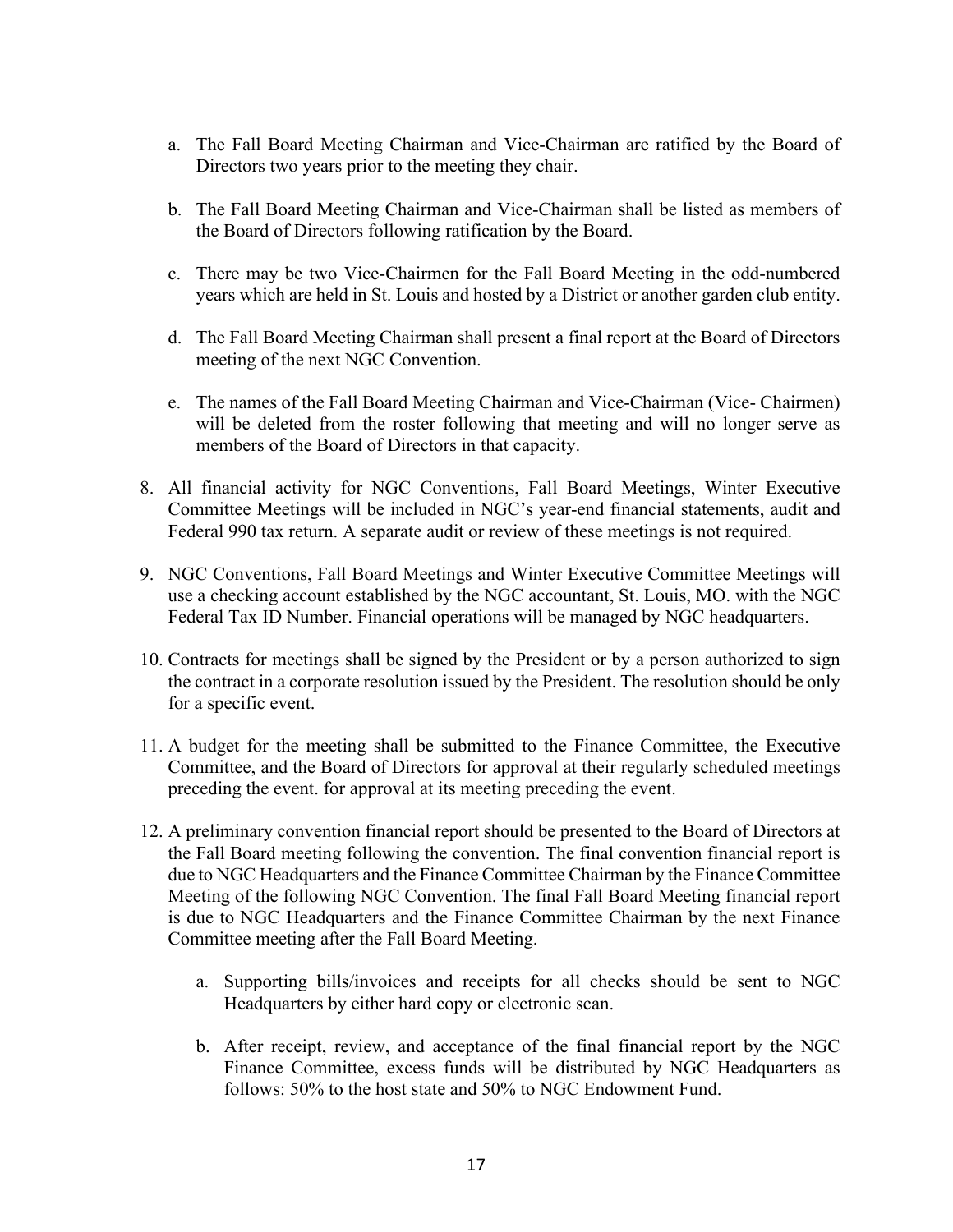- c. One recognition for the 50% balance will be given at Headquarters to the State Garden Club hosting the NGC Convention and State Garden Club hosting the Fall Board Meeting in even-numbered years or in the election year if not held in St. Louis.
- d. The amount of the 50% balance will determine the category of recognition.

| $$2,500$ or more   | 12" x 18" Name Plate STEWARDS OF TOMORROW,<br>Terrace Wall              |
|--------------------|-------------------------------------------------------------------------|
| \$1,000 to \$2,499 | 5 1/2" x 18" Name Plate STEWARDS OF<br><b>TOMORROW</b> , Brick Column   |
| \$100 to \$999     | Name of State Garden Club inscribed in THE ROLL OF<br><b>HONOR BOOK</b> |

- 15. Any excess over expenses from the Fall Board Meeting in the odd-numbered years, if held in St. Louis shall be distributed as follows: 75% to the NGC Endowment Fund and 25% to the garden club entity hosting the meeting in St. Louis. The name of the Fall Board Meeting Chairman in the odd-numbered years, if held in St. Louis, shall be entered in THE ROLL OF HONOR BOOK at Headquarters.
- 16. The NGC President shall notify the State Garden Club hosting the NGC Convention and the Fall Board Meeting in the election year if not held in St. Louis, how its State Garden Club can be recognized at the Headquarters.
- 17. The following items should be sent to NGC Headquarters: NGC Convention/Fall Board Meeting Report form, final financial report, bills and receipts.
- 18. At the NGC Convention, the State Garden Club President serving with the current NGC President, if attending the meeting, gives the State Garden Club President's report and accepts the awards for that State at the Awards Banquet. Each State Garden Club President is entitled to represent that State Garden Club at two consecutive NGC Conventions. Exception: The Hawaii Federation of Garden Clubs may alternate the office of State President between the islands of Maui and Oahu in one administration.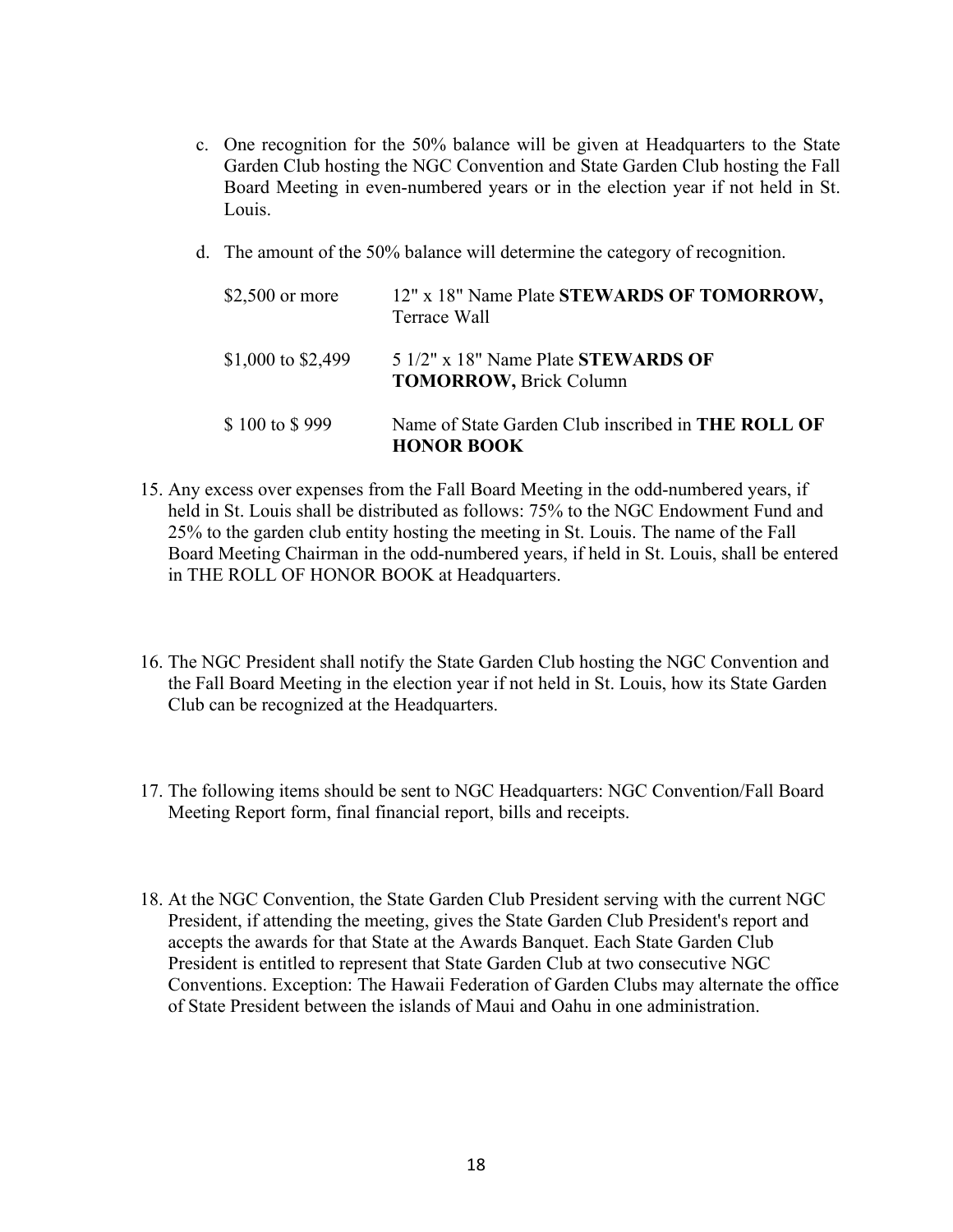- 19. When a State Garden Club's election occurs following the NGC Convention, the nominee for President should attend the Presidents' Breakfast with the incumbent.
- 20. The Winter Executive Committee Meetings may be held at Headquarters or at a time and place determined by the President.
- 21. Invitations to host a NGC Convention or the Fall Board Meeting in the even-numbered year, and in the election year if hosted by a State Garden Club rather than in St. Louis, having been approved by the governing board of a State Garden Club, shall be submitted to the Convention Coordinator at least four years prior to that NGC Convention.
- 22. Invitations to host NGC Conventions, Fall Board Meetings, and Winter Executive Committee Meetings shall be limited to State Garden Clubs.
- 23. A State Garden Club or other garden club entity may host a Fall Board Meeting in St. Louis.
- 24. The Fall Board Meeting shall be held no earlier than the third week in September and no later than the second week in October.
- 25. There shall be no Affiliate or State Garden Club events included in the NGC schedule from the beginning of the BOD meeting until the end of the Convention or Fall Board Meeting.

# **NGC SPONSORED EVENTS**

1. All financial activity for NGC-sponsored events will be included in NGC's year-end financial statements, audit and Federal 990 tax return. A separate audit or review of these meetings is not required.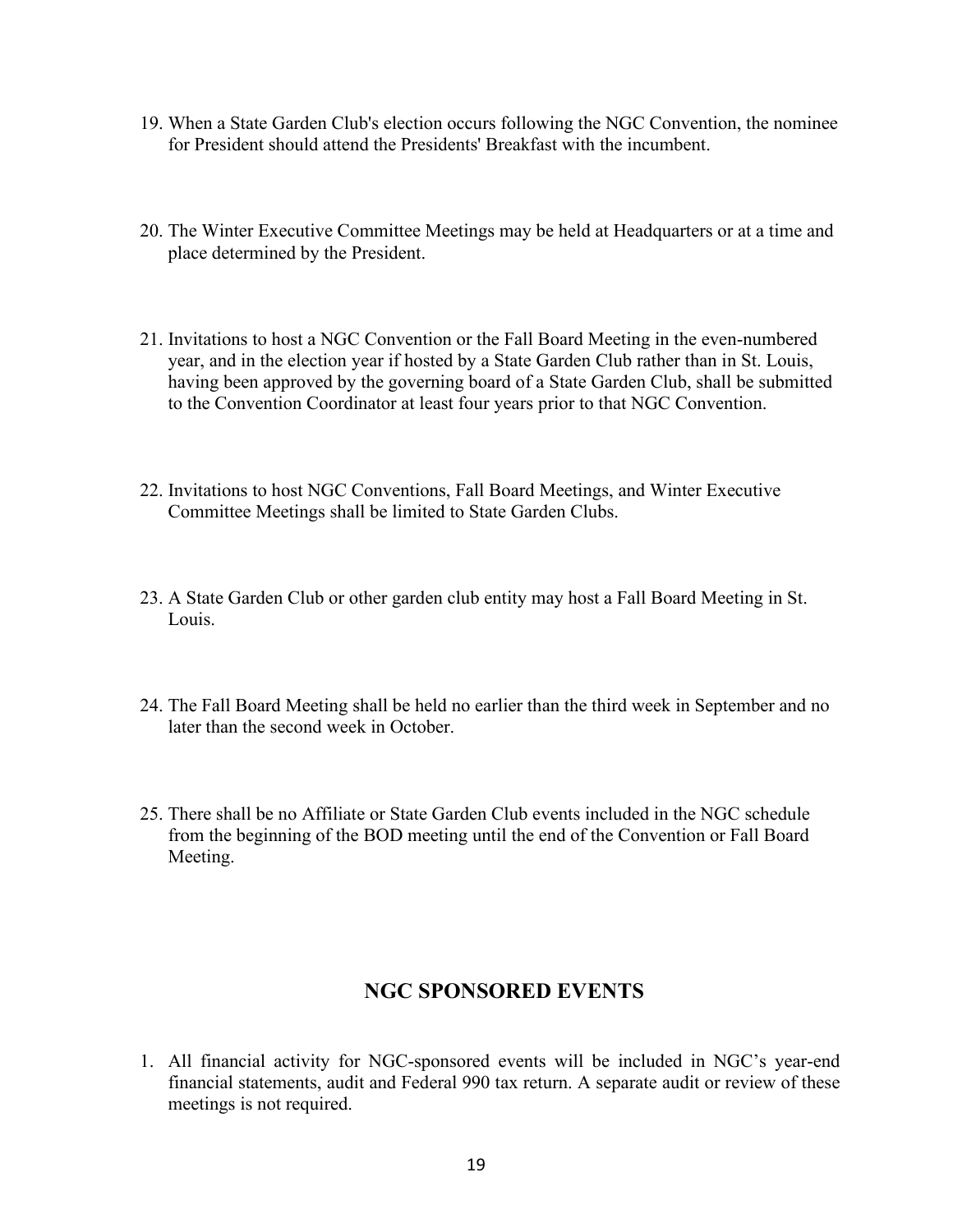- 2. NGC-sponsored events will use a checking account established by the NGC accountant, St. Louis, MO. with NGC's Federal Tax ID number. Financial operations will be managed by NGC headquarters.
- 3. Contracts for NGC meetings shall be signed either by the NGC President or by a person authorized to sign the contract in a corporate resolution issued by the NGC President. The resolution should be only for a specific event.
- 4. A budget for the meeting shall be submitted to the Finance Committee by the Chairman for approval at its regularly scheduled meetings preceding the event.
- 5.
- a. The final financial report is due by the next Finance Committee Meeting after the meeting or NGC-sponsored event to Headquarters and the Finance Committee Chairman.
- b. Supporting bills/invoices and receipts for all checks should be sent to NGC Headquarters by either hard copy or electronic scan.
- c. After receipt, review and acceptance of the financial documentation and final report of the event, the NGC Accounting Staff will notify the Event Chairman that excess funds can be distributed to the host ore recipient as have been prearranged.

# **MEMBER SERVICES**

- 1. Items for sale by Member Services are listed on the NGC website.
- 2. Member Services shall provide current and future FSS Handbooks, printed and digital; all NGC publications, flower show award ribbons, rosettes, seals, convention ribbons, badges, and other items as approved.
- 3. Calendars remaining in inventory each year shall be written off on December 31.
- 4. The Finance Committee shall set and/or reduce prices of items available through Member Services.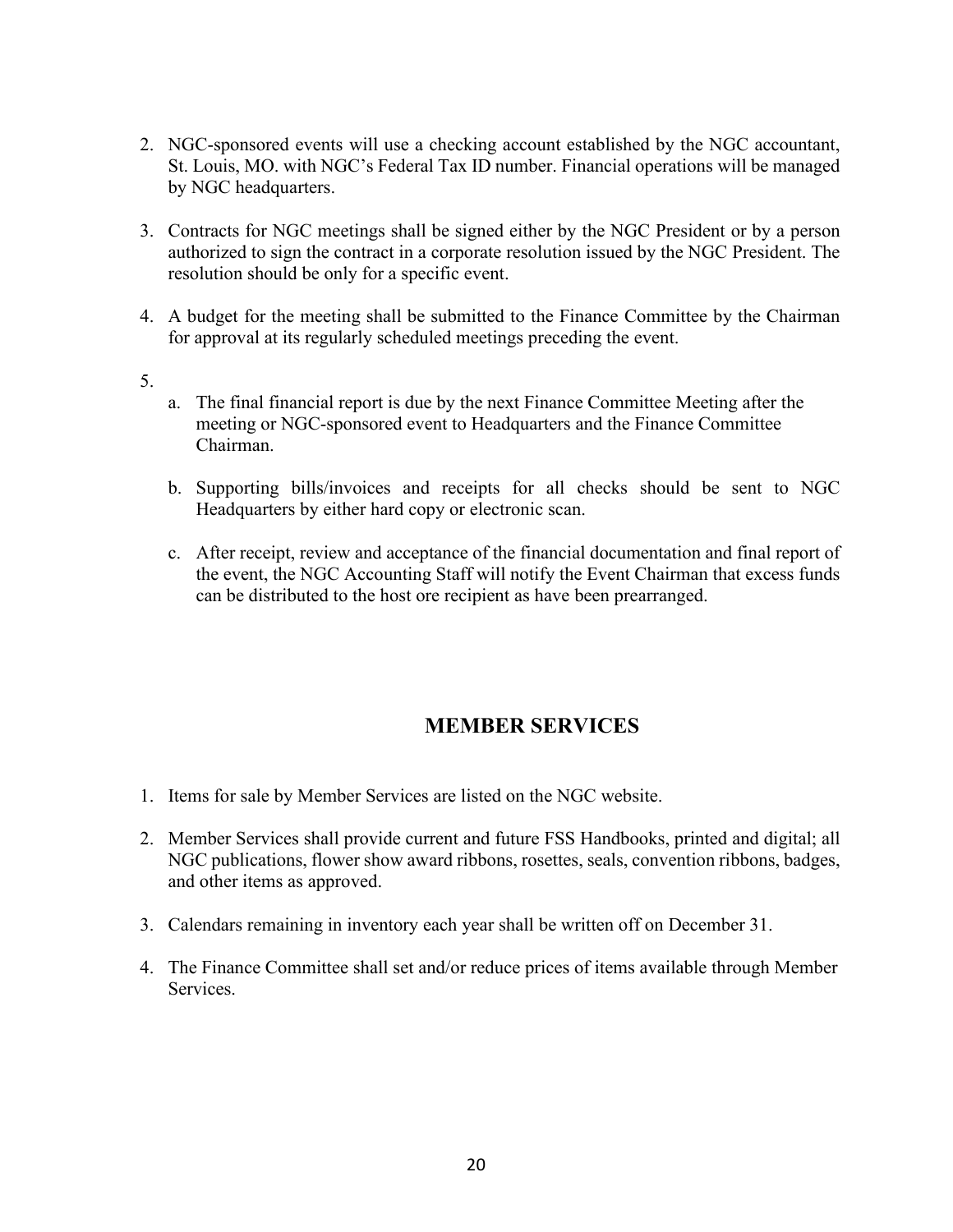## **MEMORIALS**

Memorial donations may be sent to NGC Headquarters and the name of the person memorialized entered in the Book of Remembrance. Memorial donations will be placed in the Permanent Home unless otherwise designated by the donor.

## **NGC PRESIDENT, REGION DIRECTORS, HOSPITALITY**

1. At the close of the fiscal year in odd-numbered years, the balance of unexpended funds for the NGC President shall be placed in the budget for the following year, under the allocation "NGC President's Expenses for Prior Year".

# **NOMINATING COMMITTEE**

|                                                                                                   | 1. STATE ROTATION – effective 2019                                             |  |  |  |  |  |  |
|---------------------------------------------------------------------------------------------------|--------------------------------------------------------------------------------|--|--|--|--|--|--|
|                                                                                                   | <b>NEW ENGLAND REGION</b>                                                      |  |  |  |  |  |  |
|                                                                                                   | Connecticut, New Hampshire, Massachusetts, Rhode Island, Maine, Vermont        |  |  |  |  |  |  |
| <b>CENTRAL ATLANTIC REGION</b>                                                                    |                                                                                |  |  |  |  |  |  |
| Pennsylvania, Delaware, New York, Ohio, Maryland, New Jersey, National Capital Area               |                                                                                |  |  |  |  |  |  |
| <b>SOUTH ATLANTIC REGION</b><br>North Carolina, Kentucky, South Carolina, West Virginia, Virginia |                                                                                |  |  |  |  |  |  |
|                                                                                                   |                                                                                |  |  |  |  |  |  |
| Louisiana, Mississippi, Tennessee, Alabama, Florida, Georgia                                      |                                                                                |  |  |  |  |  |  |
|                                                                                                   | <b>CENTRAL REGION</b>                                                          |  |  |  |  |  |  |
|                                                                                                   | Indiana, Minnesota, Wisconsin, Iowa, Illinois, Michigan, Missouri              |  |  |  |  |  |  |
|                                                                                                   | <b>SOUTH CENTRAL REGION</b>                                                    |  |  |  |  |  |  |
|                                                                                                   | Texas, Arkansas, New Mexico, Oklahoma                                          |  |  |  |  |  |  |
|                                                                                                   | <b>ROCKY MOUNTAIN REGION</b>                                                   |  |  |  |  |  |  |
|                                                                                                   | Utah, North Dakota, Wyoming, Montana, Colorado, Nebraska, South Dakota, Kansas |  |  |  |  |  |  |
|                                                                                                   | <b>PACIFIC REGION</b>                                                          |  |  |  |  |  |  |
|                                                                                                   | Alaska, Oregon, Arizona, Hawaii, California, Idaho, Washington, Nevada         |  |  |  |  |  |  |
|                                                                                                   |                                                                                |  |  |  |  |  |  |

2. Names of the Member and the Alternate Member from each Region shall be elected by the governing board of the state garden club and sent to the Nominating Committee Vice-Chairman, President-Elect and the Administrative Assistant no later than 12 weeks prior to the NGC Convention in the odd-numbered year prior to service.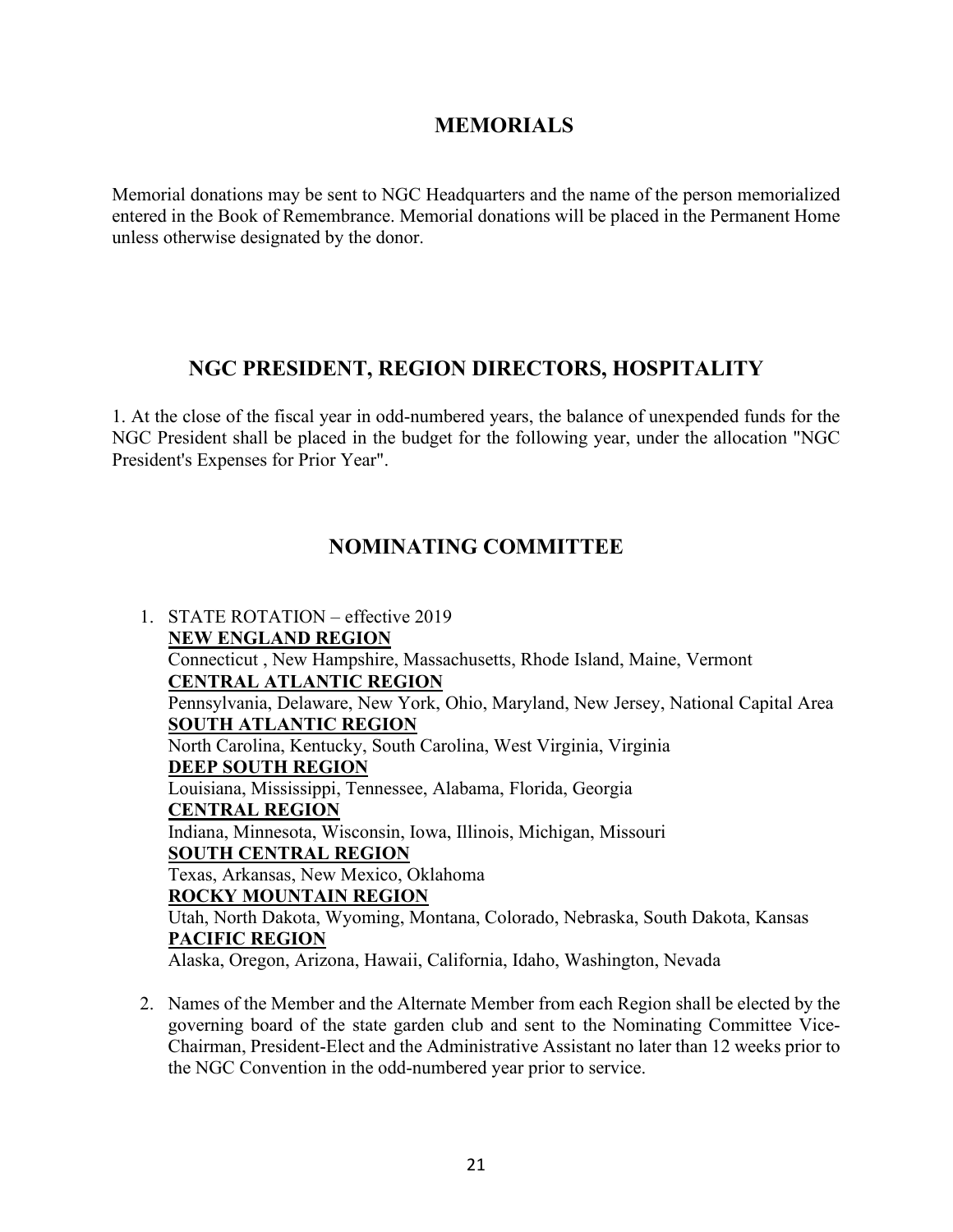- 3. In the election of the Nominating Committee Chairman, consideration shall be given to a region other than that of the retiring Chairman.
- 4. A member who fails to attend any meeting, unless excused by the Nominating Committee Chairman and the NGC President due to an unavoidable absence, will be considered as having resigned from the Committee and will be replaced automatically by the alternate. A member who fails to attend any two meetings shall be replaced automatically by the alternate.
- 5. A candidate must have the official endorsement of the State Garden Club governing body, signed and dated by the State President. The Official Endorsement Form, designating the name of the governing body and the date of the endorsing action, shall be sent directly to the NGC Nominating Committee Chairman. A one-page Resume Form of the candidate's related qualifications and experience shall be sent by the candidate to the NGC Nominating Committee Chairman. A maximum of three one-page letters of recommendation, requested by the candidate, shall be sent directly to the NGC Nominating Committee Chairman. Upon receipt of this material, the Nominating Committee Chairman shall send copies to the members of the Committee for the study of the candidate's qualifications. A recent photograph of the candidate shall be included.
- 6. The Nominating Committee Chairman shall present the names of the endorsed candidates at the Pre-Convention Board of Directors Meeting in the even-numbered years.
- 7. Candidates for NGC Office shall be notified by the Committee of its decision on the day of its deliberation.
- 8. The slate of the Nominating Committee shall be completed and announced at the Fall Board Meeting in even-numbered years.

# **PERMANENT HOME AND ENDOWMENT TRUSTEES**

- 1. A gift, except money and securities, for the Permanent Home requires the approval of the PH&E Trustees before acceptance.
- 2. Funds contributed for any piece of furniture will be credited to the donor's State Garden Club. Appropriate markers are used when feasible.
- 3. Securities (stocks and bonds) are most acceptable gifts. Gift payments may be made in installments, but no credit is given until final payment.
- 4. Unless otherwise specified by the donor, bequests to NGC will be listed as miscellaneous contributions rather than being credited to any one State Garden Club.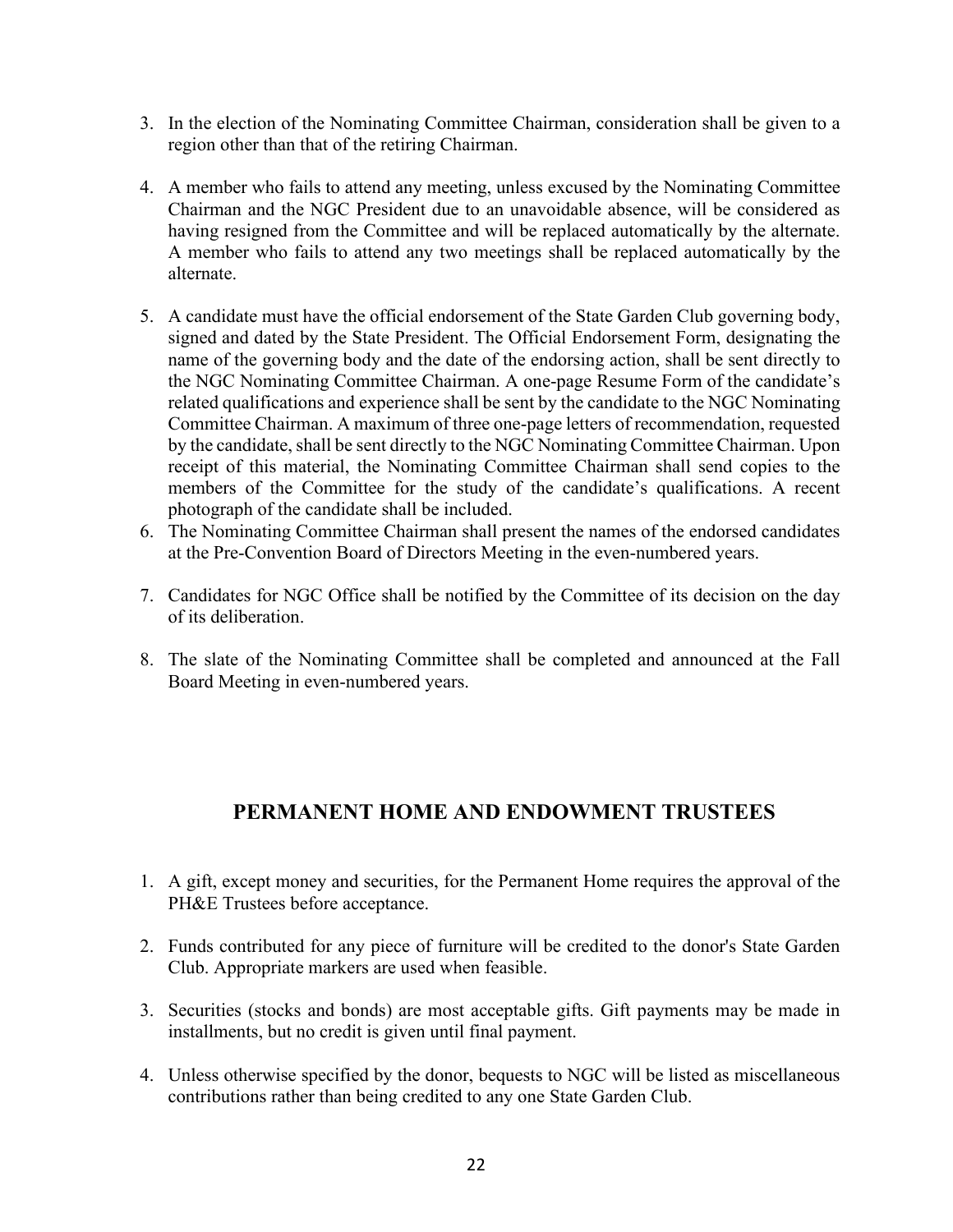- 5. Permanent Home contributions of \$50 or more will be acknowledged by a Certificate, suitable for framing, with name of honoree and donor. The donor may request Headquarters to send the Certificate to the donor or to the honoree.
- 6. A card acknowledging any memorial gift carries the name of the person honored and donor and is sent from Headquarters to the family. A receipt is sent to the donor.

## 7. **STEWARDS OF TOMORROW:**

- a. A contribution of \$5,000 or more is recognized by an individual nameplate 12" x 18"
- b. A contribution of \$2,000 (or contribution of \$2,000 to \$4,999) is recognized by an individual nameplate 5 1/2" x 18" applied on the adjoining brick columns.

#### 8. **HONOR BOOKS**

The Honor Books provide a means of honoring anyone or a means of providing a memorial to anyone. Names of honoree and donor will be inscribed in the relevant book. Listed as follows: the name of each Honor Book, first or second edition, the minimum amount of donation, the recording format, and the broad category for that Honor Book.

- a. **THE BOOK OF APPRECIATION,** second edition, \$50.00, to honor anyone who has given support to NGC. (computer generated).
- b. **THE BOOK OF CLUB PRESIDENTS,** second edition, \$100.00, to honor any club President. (computer generated).
- c. **THE BOOK OF REMEMBRANCE,** second edition, \$100.00, to honor the memory of anyone. (computer generated).
- d. **THE ROLL OF HONOR BOOK,** first and continued edition, \$200.00, in calligraphy to provide great honor to anyone.
- 9. Regular maintenance and routine repairs of Headquarters shall be charged to the Permanent Home and Endowment Fund; Buildings and Grounds Maintenance Account. Installation, replacement or improvement costs which increase the value of Headquarters property are capital expense.
- 10. Approval of Executive Committee must be secured for disbursements not covered by the budget in excess of \$5,000.00.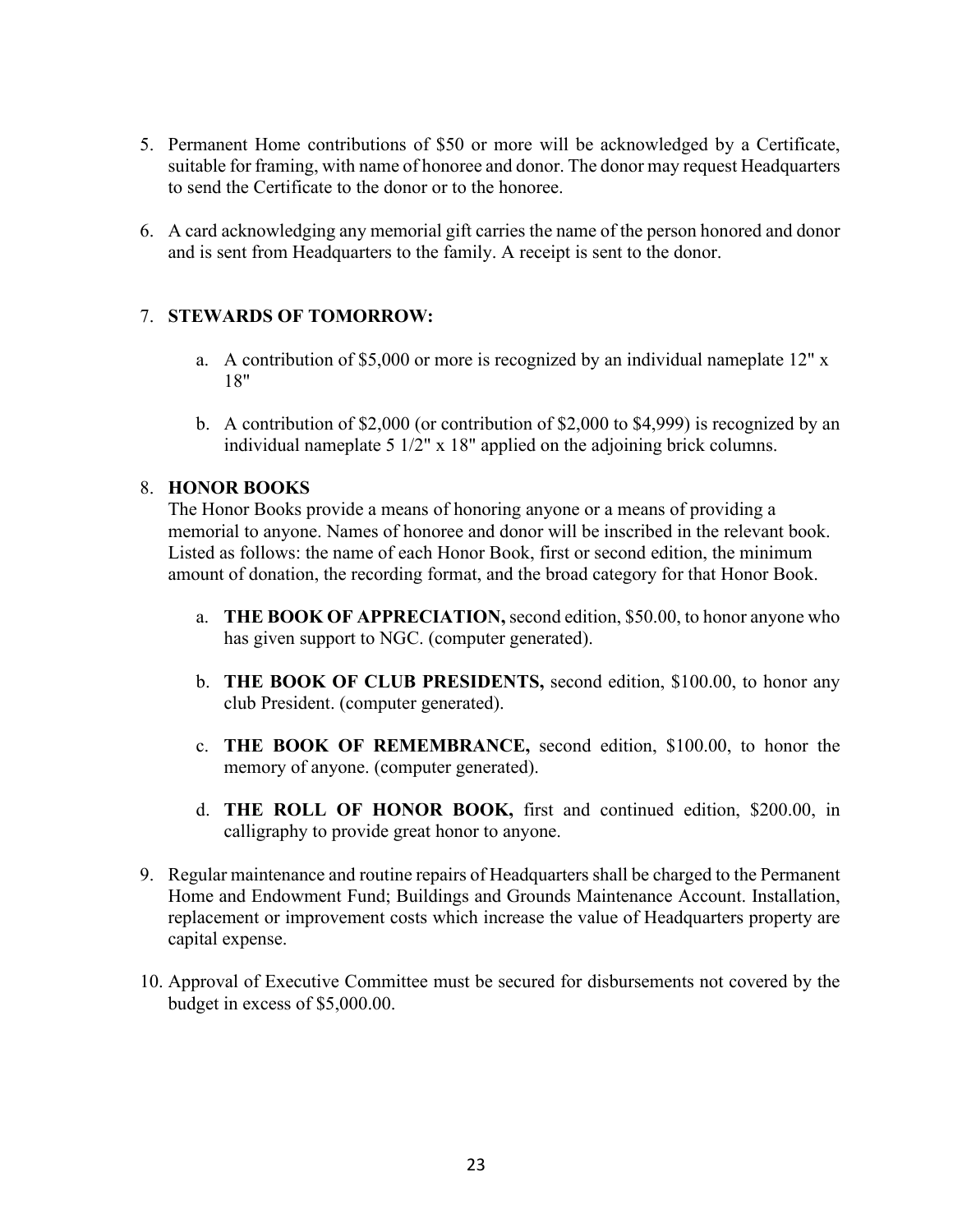# **PUBLICATIONS**

- 1. The policy for publications is as follows: Before proceeding with any new publication or update, the concept shall first be considered by the Executive Committee. If accepted, submission for acceptance of the content should follow. The accepted publication or update shall be approved by the Executive Committee.
- 2. The Publications-Print Chairman shall review publications prior to publication.
- 3. The Publications-Print Chairman shall review NGC publications prior to publication, except those for which the President appoints a special committee. The President shall inform the Publications-Print Chairman whenever a committee for specialized subjects is appointed.
- 4. Any books and/or material written for NGC become the property of NGC. All submissions for publication must be sent to NGC Publications-Print Chairman, Website Chairman, and Headquarters electronically in editable format. To copyright will be the decision of the NGC Executive Committee and would be in the name of NGC.
- 5. The following will be printed in each NGC publications: pamphlet, brochure, booklet or book. "All rights reserved. No part of this publication may be translated or reproduced in any form by any means without prior written permission of the publisher, National Garden Clubs, Inc, except for the Study Guides, brief quotes and in connection with reviews. For information to reproduce and/or translate sections from this publication, please write to: NGC Headquarters, 4401 Magnolia Ave., St. Louis, MO 63110."
- 6. Permission to reproduce and/or translate sections from any publication shall be addressed to the Publications-Print Chairman.
- 7. Reprint requests from the Publications-Print Committee shall include the following information from the previous printing; date of publication, number published, cost and sale price (if any) with recommendations for reprinting.
- 8. The President, Executive Director, Finance Committee and Publications-Print Chairman shall be authorized to obtain bids and reorder NGC Publications or reprints if it is in the best interest of the organization subject to the approval of the Executive Committee and ratification by the Board of Directors.
- 9. Only the author's name and date shall be printed on new and reprints of NGC publications.
- 10. State Garden Club Publications may utilize material from other State Garden Club Publications provided full credit is given to the source.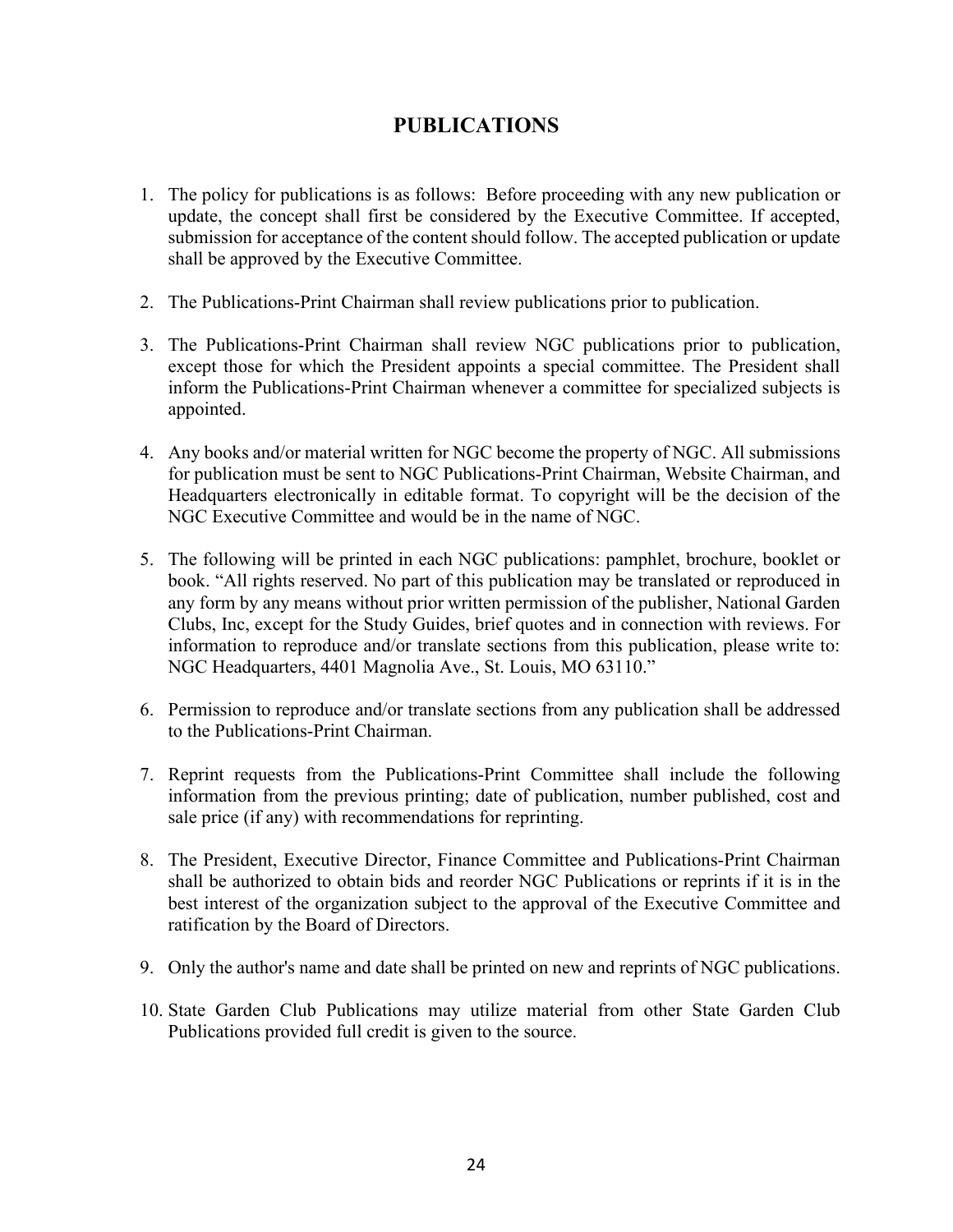# **NATIONAL CHAIRMEN, STATE PRESIDENTS**

- 1. It is strongly suggested that service on any NGC Committee in any capacity (except exofficio) be limited to no more than two Committees.
- 2. A NGC Director's pin shall be available in gold finish from Member Services. All prior and current members of the Board of Directors are eligible to purchase and wear that pin. A wreath on the pin denotes former or current Executive Committee members.
- 3. A Life Membership pin shall be available from Member Services.
- 4. NGC stationery shall be available for Chairmen and Officers in limited quantity from Headquarters. Amounts over limitations must be paid out of Chairman's budget.
- 5. Region Directors shall report at the NGC Convention at the discretion of the President
- 6. At least three weeks prior to the Executive Committee Meetings, or by deadline designated in the "Call", recommendations must be sent to the NGC Corresponding Secretary with a copy to the President.
- 7. A copy of the **BYLAWS** and **STANDING RULES** shall be available on the NGC Website, Members section.

# **RECORDING SECRETARY**

The first draft of the minutes is to be sent within 30 days by the Recording Secretary to the Minutes Review Committee who are to return corrections to the Recording Secretary within one week. Finalized minutes are to be distributed by the Recording Secretary within one week.

## **RESOLUTIONS**

1. Any resolutions involving legislation must be in the hands of the NGC President and the Legislation Chairman 15 days before proposed presentation at the Executive Committee Meeting. The fifteen-day requirement may be waived by the NGC President under special circumstances.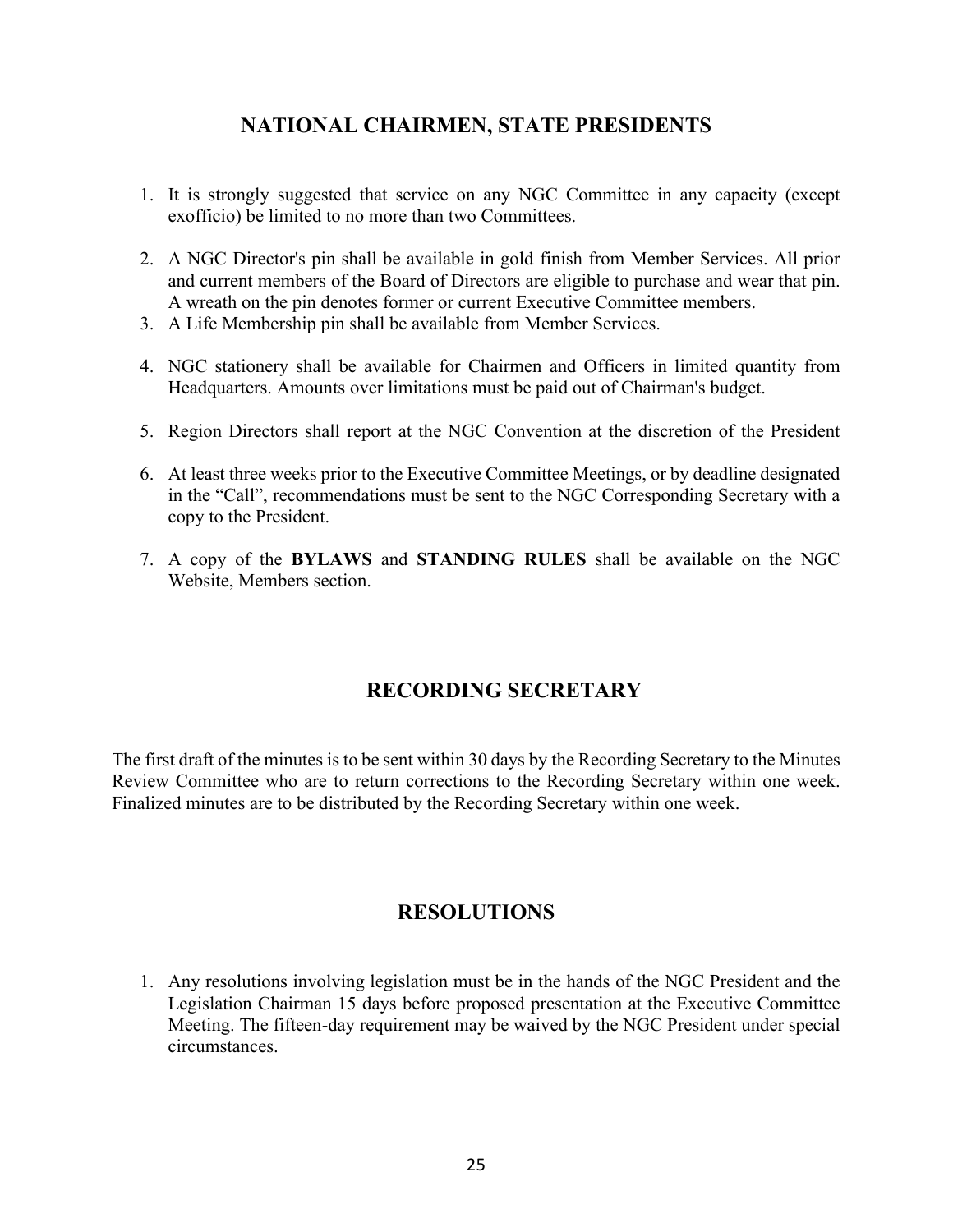- 2. If a resolution refers to a Bill which has been or will be introduced in Congress, one copy of the Bill shall be sent to the NGC President, and one copy to the NGC Legislation Chairman.
- 3. In case of an emergency, the NGC Legislation Chairman may take action, with the consent of the NGC President or First Vice-President if the President is not available.

# **SCHOLARSHIP COMMITTEE**

- 1. The NGC Scholarship Chairman shall:
	- a. Compile the list of state scholarship chairmen and their contact information for inclusion in the NGC Scholarship Application.
	- b. Submit the updated NGC Scholarship Application to the NGC website.
	- c. Notify all state scholarship chairmen when the updated NGC Scholarship Application is ready for distribution.
	- d. State Garden 'Clubs with less than 8000 paid members will be allowed to submit 1 application to be considered annually for an NGC Scholarship; States with 8001- 15,999 members will qualify for 2 Scholarships annually and states with a membership of 16,000, or more, qualify for up to 3 Scholarships annually. In January, the NGC Scholarship Chairman will notify Scholarship Chairmen of the states that are eligible to submit more than 1 application.
	- e. Submit a recommendation to the Executive Committee at the Fall Board Meeting in the even-numbered year that the name of the outgoing President be added to the list of names in the bylaws for whom scholarships are awarded.
	- f. Make recommendations to the Finance Committee when necessary in reference to the number and/or amount of NGC Scholarships.
- 2. The NGC Scholarship Committee shall:
	- a. Determine the eligibility requirements for applicants of the NGC Scholarships.
	- b. Choose the format and the information required on the NGC Scholarship Application.
	- c. Establish the procedure for judging the applications.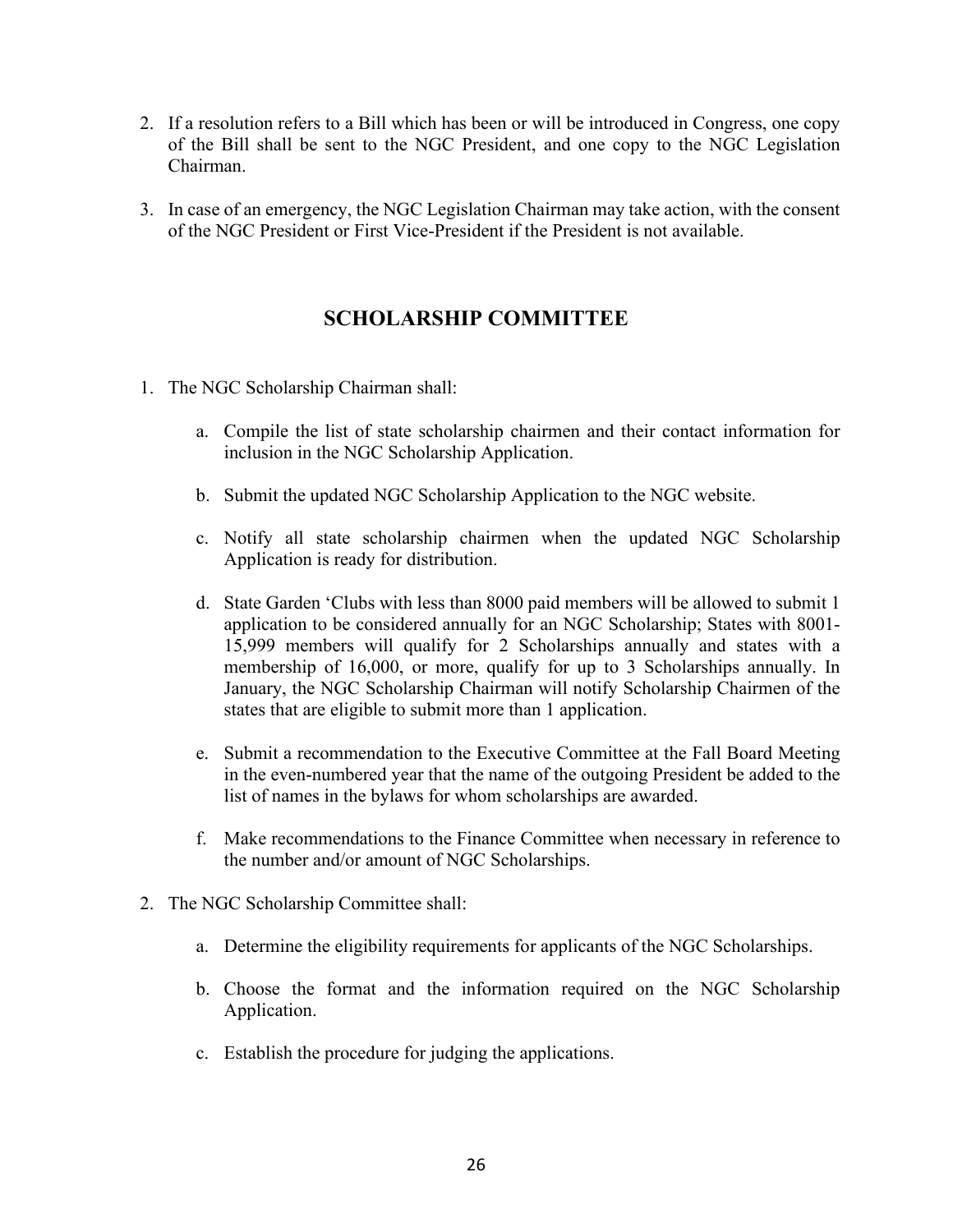- d. Judge the applications to determine the number of winners per scholarships available, as determined by the Finance and Budget Committees.
- e. Make the application available on the NGC website in August each year.
- f. Combine named scholarships to conform to the number of scholarships that will actually be funded/awarded.
- g. Shred all applications after the NGC Annual Convention. The original applications to be retained at headquarters.

# **SPONSORSHIP COMMITTEE**

- 1. All leads regarding potential NGC, Inc. sponsors/partners (including those that are generated by the Sponsorship Committee) shall be directed to and managed by the Sponsorship Committee.
- 2. The President and Finance Chair each shall have the ability to decline any potential sponsor before analysis is conducted.
- 3. The Sponsorship Committee shall perform qualitative and quantitative analysis of the potential sponsor to determine if there is an intrinsic, mutually beneficial relationship between the parties. If such determination is made, contract to proceed shall be prepared and delivered to the Finance Committee.
- 4. The Finance Committee and the Print and Non-Print Communication Committee shall review and approve/decline the Sponsorship Committee's contract prior to entering any contractual commitment with the proposed Sponsor.
- 5. A contract shall be executed between NGC, Inc., and sponsor in accordance with current  $501(c)(3)$  regulations. Copies of signed contracts shall be sent to the Print and Non-Print Communication Committee in order that the NGC promotion be implemented correctly and coordinates the scheduling for each method of NGC communication during the term of the contract. Copies of all contracts shall be stored at Headquarters.
- 6. The Sponsorship Committee Chair shall assign a relationship manager as liaison between the sponsor and NGC, Inc. The relationship manager shall be responsible for managing the qualitative relationship and monitoring quantitative goals against contractual obligations. The relationship manager will be responsible to send any write-ups and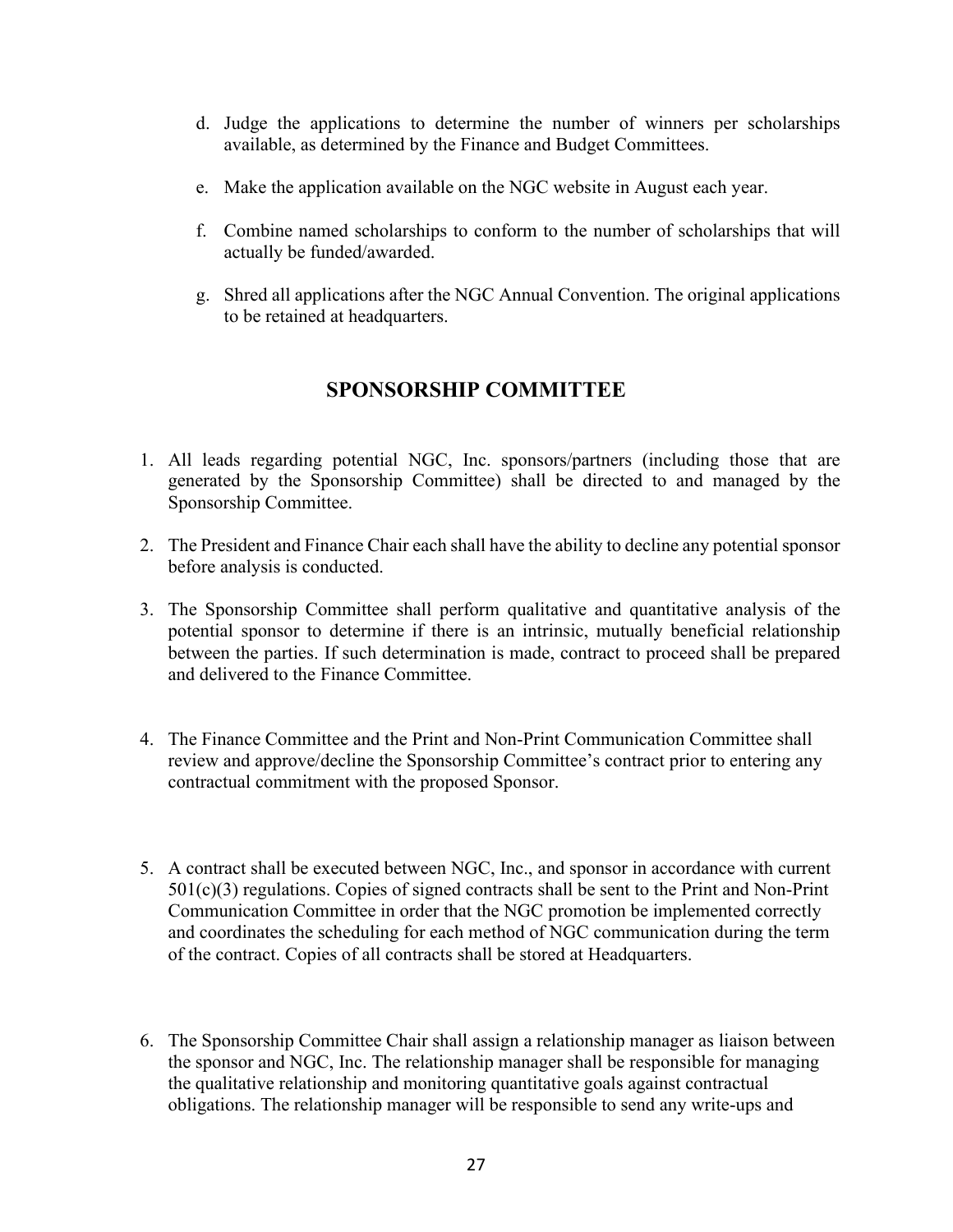photos for posting by the Print and Non-Print Communication Committee, unless otherwise agreed upon.

## **SEAL**

1. The NGC Seal is to be kept at Headquarters.

*\*

2. The NGC Seal shall be restricted to NGC use, and any unusual requests for use of the Seal shall be referred by the Executive Director to the NGC President.

# **THE NATIONAL GARDENER**

- 1. All members may subscribe to the digital *The National Gardener*, free of charge, by using the subscription form on the website. Subscribers receive *The National Gardener* directly to their email addresses. Individual winners of the Award of Excellence will be provided subscription information. All subscribers may unsubscribe at any time. *The National Gardener* is also available for viewing on the NGC website without a subscription.
- 2. Digital copies of *The National Gardener* shall be kept on file at NGC Headquarters in St. Louis.
- 3. Annually the State Garden Club Presidents shall send a current list of Club Presidents and District Directors with contact information to NGC Headquarters.
- 4. Courtesy memorials or eulogies may be published for former NGC Presidents.
- 5. In odd-numbered years, the names of candidates for NGC office shall be published in the Winter issue of *The National Gardener.*
- 6. The **CALL** to the NGC Convention shall be published in the Winter issue of *The National Gardener* and is **THE OFFICIAL CALL TO THE NGC CONVENTION.**
- 7. Official notice of proposed amendments to the Bylaws shall be published in the Winter issue of *The National Gardener.*
- 8. Selection of advertising in *The National Gardener* shall be at the discretion of the Editor, except that no advertising will be accepted which competes with NGC programs.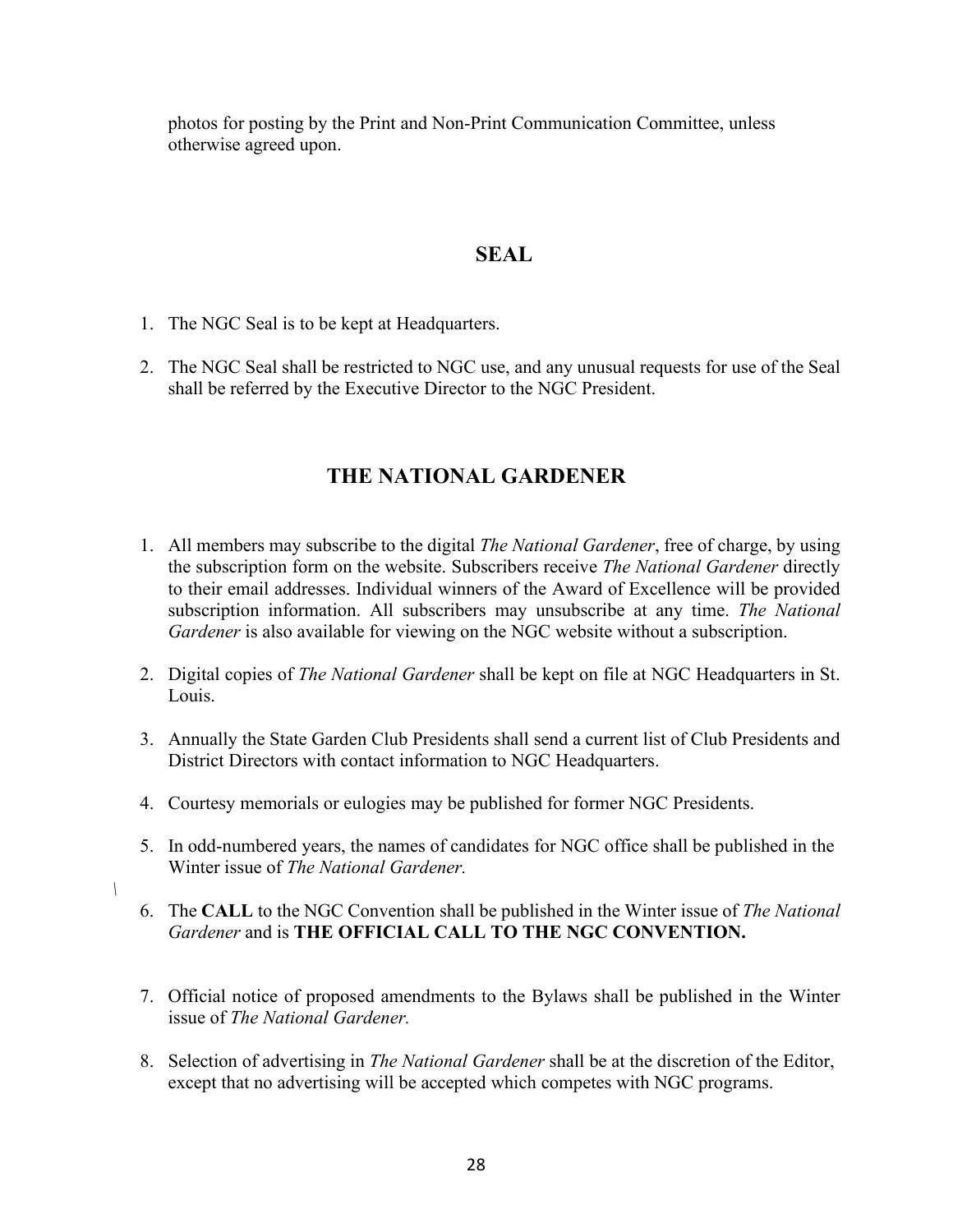- 9. Educational information relative to the incumbent administration and program assistance from NGC shall be emphasized in the Summer issue of *The National Gardener.*
- 10. All articles and images published in *The National Gardener* shall identify the individual author and photographer submitting the article or image. Authors may only submit original material for publication in *The National Gardener* and agree that their articles may be edited for content. Images submitted with articles must cite the source of the image along with necessary permissions for publication.
- 11. The four issues of *The National Gardener* will be known as Fall (October, November, December), Winter (January, February, March), Spring (April, May, June), and Summer (July, August, September).
- 12. The following will be published in the National Gardener: "All rights reserved. No part of this publication may be translated or reproduced in any form by any means without prior written permission of the Editor, National Garden Clubs, Inc. except for the Study Guides, brief quotes, and in connection with reviews. For information to reproduce and/or translate sections from this publication, please write to NGC Headquarters, 4401 Magnolia Ave., St. Louis, MO 63110."

# **WEBSITE**

- 1. The NGC Website is an e-property/asset that is a computer-generated communication for NGC members and the public.
- 2. The NGC Website may have more than one section. The password/s for any Restricted Sections shall be given to members of the Board of Directors at the Post-Convention Board Meeting and/or from NGC Headquarters.
- 3. The NGC Website shall contain the four most recent years of convention and board meeting minutes.
- 4. There shall be a Website Chairman for the Public Section and one or more for any Restricted Sections, all of whom shall work with the hired Website provider and NGC Headquarters. Money for technical assistance shall be in the budget.
- 5. The Public Section shall contain information of benefit to garden club members and others interested in NGC. The material for this section shall be submitted by NGC chairmen and reviewed by an appointee of the President. Included in this section shall be items from Member Services and the NGC publication, *Keeping in Touch*, and *The National Gardener*, with the roster changes, deleted.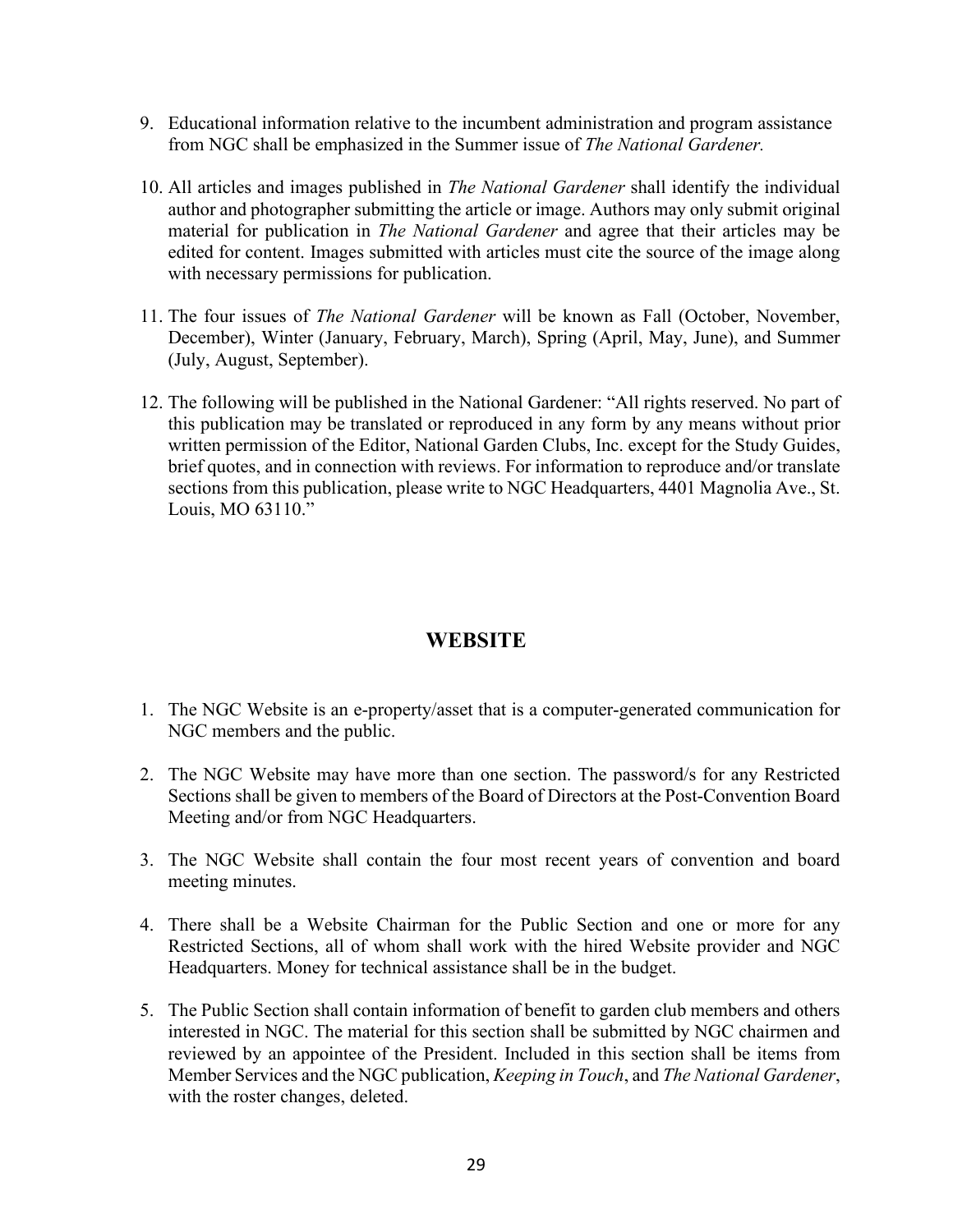- 6. Any information submitted for publication on the public NGC website will be accepted with the understanding that all contact information will be available to the general public. Members whose contact information is included on school forms must give consent.
- 7. It shall be the policy of NGC not to accept advertising links except those of approved partnerships. Links to National Affiliates and horticulture, design and environmental organizations shall be accepted on a reciprocal basis.

## 8. **WEBSITE Blog/Podcast Disclaimer:**

The views and opinions expressed in the National Garden Clubs, Inc. (NGC) blog and podcasts are solely those of the original author(s) and other contributors. These views and opinions do not necessarily reflect those of NGC.

NGC is not responsible for the content of any comments on the NGC blog. The content of comments are the sole responsibility of the original commenter(s). NGC reserves the right to edit, delete, or not publish any comment for any reason or no reason in its sole discretion. Without limiting the foregoing, comments must not:

- Contain any material which is defamatory, obscene, indecent, abusive, offensive, harassing, violent, hateful, inflammatory or otherwise objectionable.
- Promote sexually explicit or pornographic material, violence, or discrimination based on race, sex, religion, nationality, disability, sexual orientation or age.
- Infringe any patent, trademark, trade secret, copyright or other intellectual property or other rights of any other person.
- Violate the legal rights (including the rights of publicity and privacy) of others or contain any material that could give rise to any civil or criminal liability under applicable laws or regulations or that otherwise may be in conflict with these Terms of Use and our Privacy Policy.
- Be likely to deceive any person.
- Promote any illegal activity, or advocate, promote or assist any unlawful act.
- Cause annoyance, inconvenience or needless anxiety or be likely to upset, embarrass, alarm or annoy any other person.
- Impersonate any person or misrepresent your identity or affiliation with any person or organization.
- Involve commercial activities or sales, such as contests, sweepstakes and other sales promotions, barter or advertising.
- Give the impression that they emanate from or are endorsed by us or any other person or entity, if this is not the case.

THE INFORMATION ON THE NGC BLOG AND PODCASTS IS PROVIDED "AS IS" WITHOUT ANY REPRESENTATIONS OR WARRANTIES, EXPRESS OR IMPLIED. NEITHER NGC NOR ANY BLOG OR PODCAST AUTHOR OR OTHER CONTRIBUTOR MAKES ANY WARRANTY OR REPRESENTATION WITH RESPECT TO THE CONTENT OF THE NGC BLOG OR PODCASTS. ANY ACTION YOU TAKE UPON THE INFORMATION CONTAINED IN THE NGC BLOG OR PODCASTS IS STRICTLY AT YOUR OWN RISK AND NGC WILL NOT BE LIABLE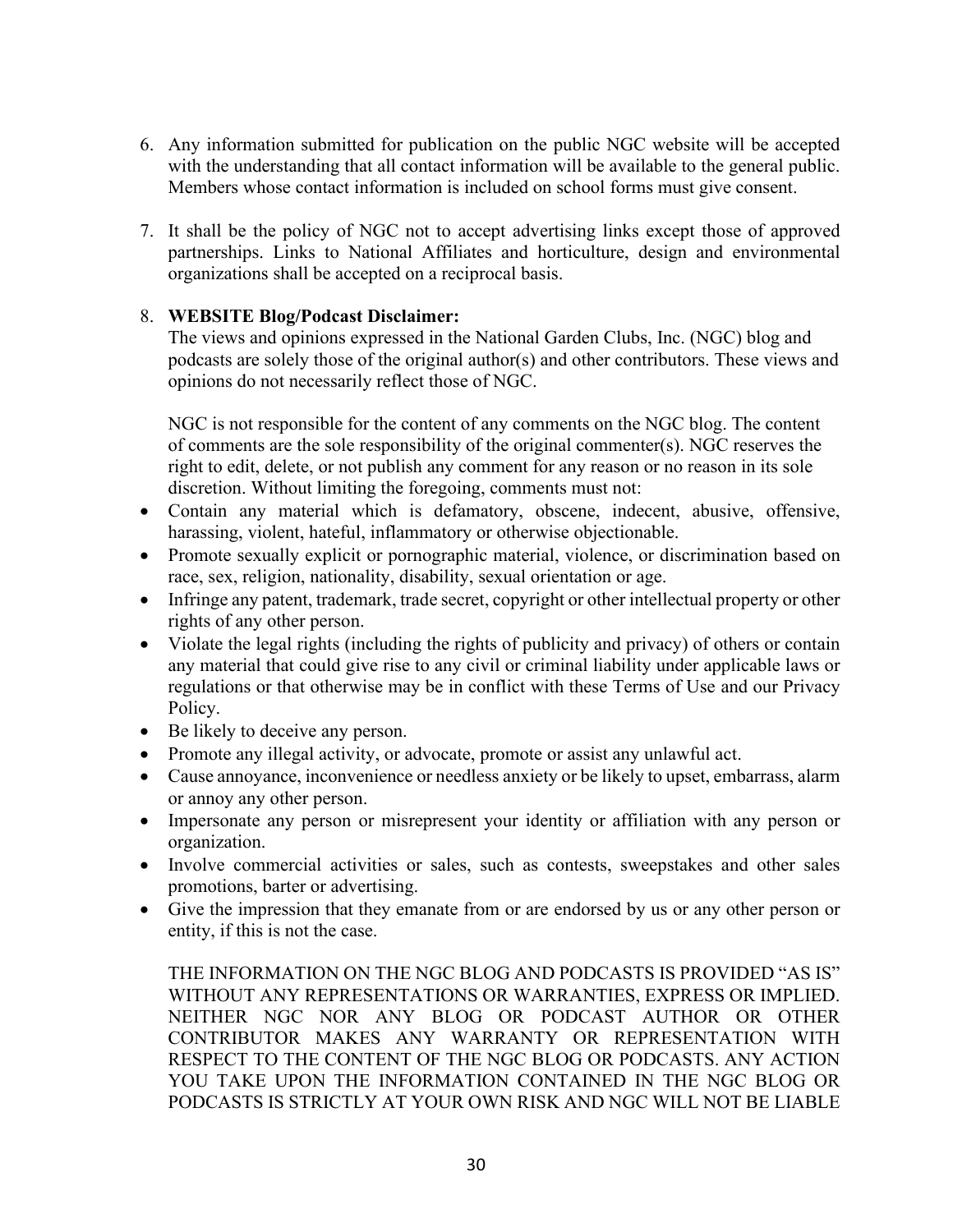FOR ANY LOSSES OR DAMAGES IN CONNECTION WITH THE USE OF THE NGC BLOG OR PODCASTS.

#### 9. **WEBSITE YouTube Disclaimer:**

The National Garden Clubs, Inc. (NGC) YouTube channel is intended for informational purposes only. Visitors to the NGC YouTube channel may post views and opinions in reaction to materials on the NGC YouTube channel. Any content, views, opinions, and/or responses to questions uploaded, expressed, or submitted by the creators, sponsors, advertisers, or users of YouTube, including on its web pages, message boards, and groups or otherwise communicated through it, other than the content provided by NGC are solely the views, opinions, and responsibilities of the person(s) submitting them and do not necessarily reflect the views and opinions of NGC. NGC is not responsible for content that third parties publish, post, upload, distribute, disseminate or otherwise transmit via YouTube.

THE INFORMATION ON THE NGC YOUTUBE CHANNEL IS PROVIDED "AS IS" WITHOUT ANY REPRESENTATIONS OR WARRANTIES, EXPRESS OR IMPLIED. NGC DOES NOT MAKE ANY WARRANTY OR REPRESENTATION WITH RESPECT TO THE CONTENT OF THE NGC YOUTUBE CHANNEL. ANY ACTION YOU TAKE UPON THE INFORMATION ON THE NGC YOUTUBE CHANNEL IS STRICTLY AT YOUR OWN RISK, AND NGC WILL NOT BE LIABLE FOR ANY LOSSES OR DAMAGES IN CONNECTION WITH THE USE OF THE NGC YOUTUBE CHANNEL.

# **WRITING STYLE GUIDE**

*The National Association of Parliamentarians* Writing Style and Standards Style Guide shall be used as a reference for consistency in writing bylaws, standing rules, and manuals.